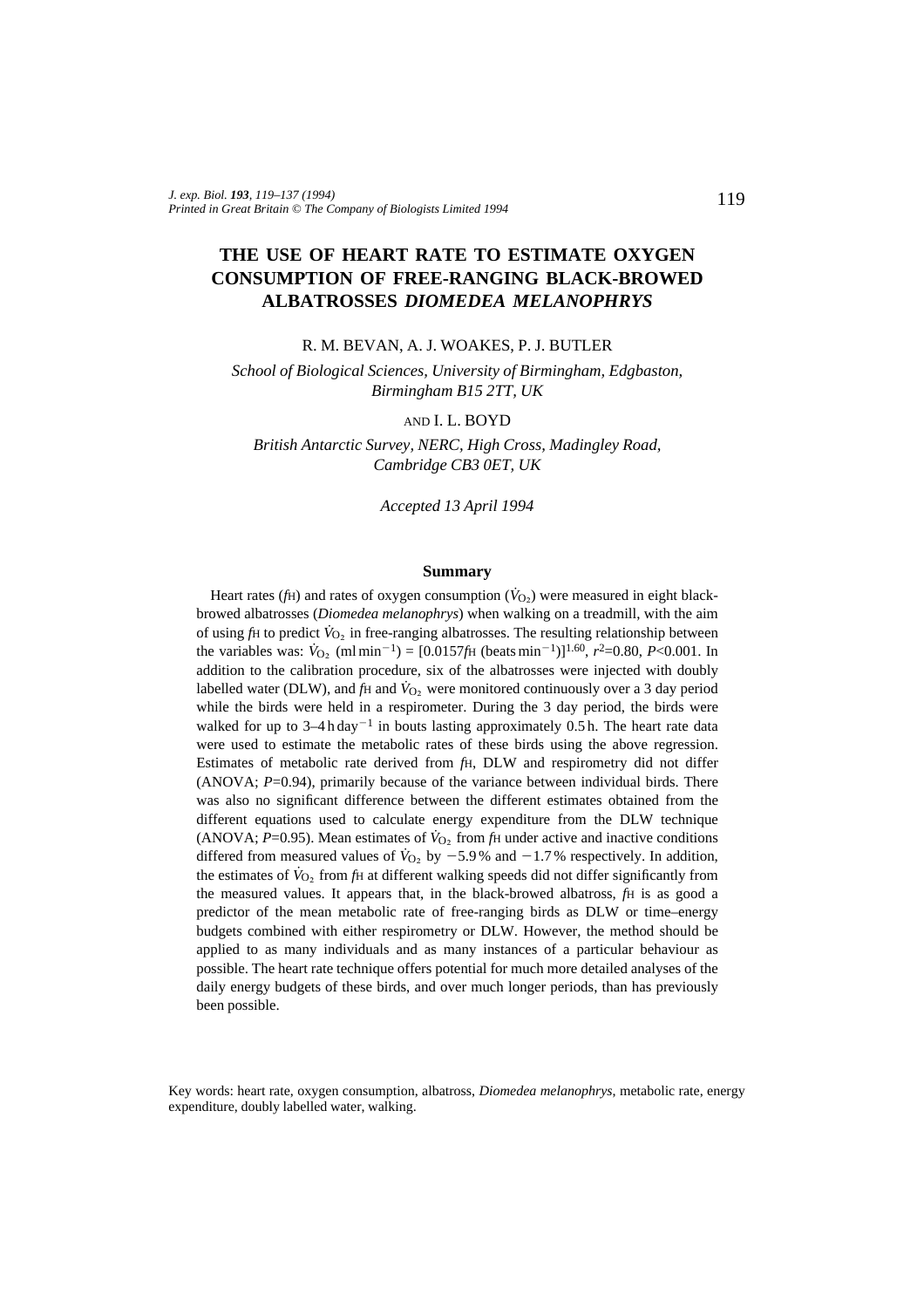#### **Introduction**

Estimating the energy expenditures of free-ranging animals is an essential component in studies of foraging ecology, but such estimates are difficult to obtain for flying birds, especially albatrosses. At present, there are two methods in general use: time–energy budgets (TEB; Weathers and Nagy, 1980; Walsberg, 1983; Weathers *et al.* 1984) and the doubly labelled water method (DLW; Lifson *et al.* 1955). Both methods have their drawbacks. The TEB method can be very laborious and demands that the individual animal being studied is observed constantly (or that its behaviour is remotely recorded) and that the meteorological conditions, e.g. solar radiation, windspeed etc., are carefully monitored (Weather and Nagy, 1980; Weathers *et al.* 1984; Nagy, 1989*a*; Bakken *et al.* 1991). Activities are then assigned energy values determined from laboratory studies, and the daily energy expenditure is estimated from the proportion of time that is spent at each activity (Calder and King, 1976).

The DLW technique estimates the rate of carbon dioxide production from the difference in the rate of loss of labelled hydrogen ( ${}^{2}$ H or  ${}^{3}$ H) and oxygen ( ${}^{18}$ O) from the body. This entails capturing the animal and taking a fluid sample, e.g. blood or urine, administering a mixture of  $H_2^{18}O$  and <sup>2</sup>H<sub>2</sub>O or <sup>3</sup>H<sub>2</sub>O, allowing the labelled water to equilibrate with the body water, then taking another fluid sample before releasing the animal. The animal must then be recaptured for a final body fluid sample to be taken. The experimental period depends on the biological half-life of the  $H_2^{18}O$  in the species being studied; 1–2 half-lives being the optimum (Nagy, 1980; Tatner and Bryant, 1989). Validation studies which have simultaneously measured the energetics of the animals by respirometry or food intake have shown that the technique can be very accurate, with an error of only  $-0.04$  % in one study (Buttemer *et al.* 1986), but that the range of individual estimates can differ substantially (in birds  $-29.0\%$  to  $+48.5\%$ ; see Speakman and Racey, 1988; Nagy, 1989*b*). In addition, most validation studies have been performed on sedentary animals, whereas free-living animals will, in general, be active some of the time. Another drawback with the technique is that it produces only a mean estimate of energy expenditure over the experimental period. It is not inherently possible to estimate the energy costs of specific types of activity, although some studies have attempted to do this by also determining time budgets (Nagy *et al.* 1984; Costa *et al.* 1989). A further drawback of the technique is that the energy consumption of the animal has to be estimated from the rate of  $CO<sub>2</sub>$  production, even though the respiratory quotient (RQ) is not necessarily known; this problem can lead to the introduction of large errors.

Heart rate has been proposed as an indicator of metabolic rate (Owen, 1969; Lund and Folk, 1976; Pauls, 1980; Ceesay *et al.* 1989; Bevan *et al.* 1992) because of the relationship between the two variables as illustrated by the Fick equation: oxygen consumption ( $\hat{V}_{\Omega}$ ) = heart rate ( $f_H$ )  $\times$  cardiac stroke volume  $\times$  tissue oxygen extraction. As long as cardiac stroke volume and tissue oxygen extraction remain constant or change systematically, *f*H should be a good estimate of oxygen consumption (Butler, 1993). In birds, tissue oxygen extraction increases with exercise (Butler *et al.* 1977; Grubb, 1982; Woakes and Butler, 1986; Faraci, 1986) but stroke volume only varies slightly (Butler *et al.* 1977; Bech and Nomoto, 1982; Grubb, 1982; Kiley *et al.* 1985). Therefore, variations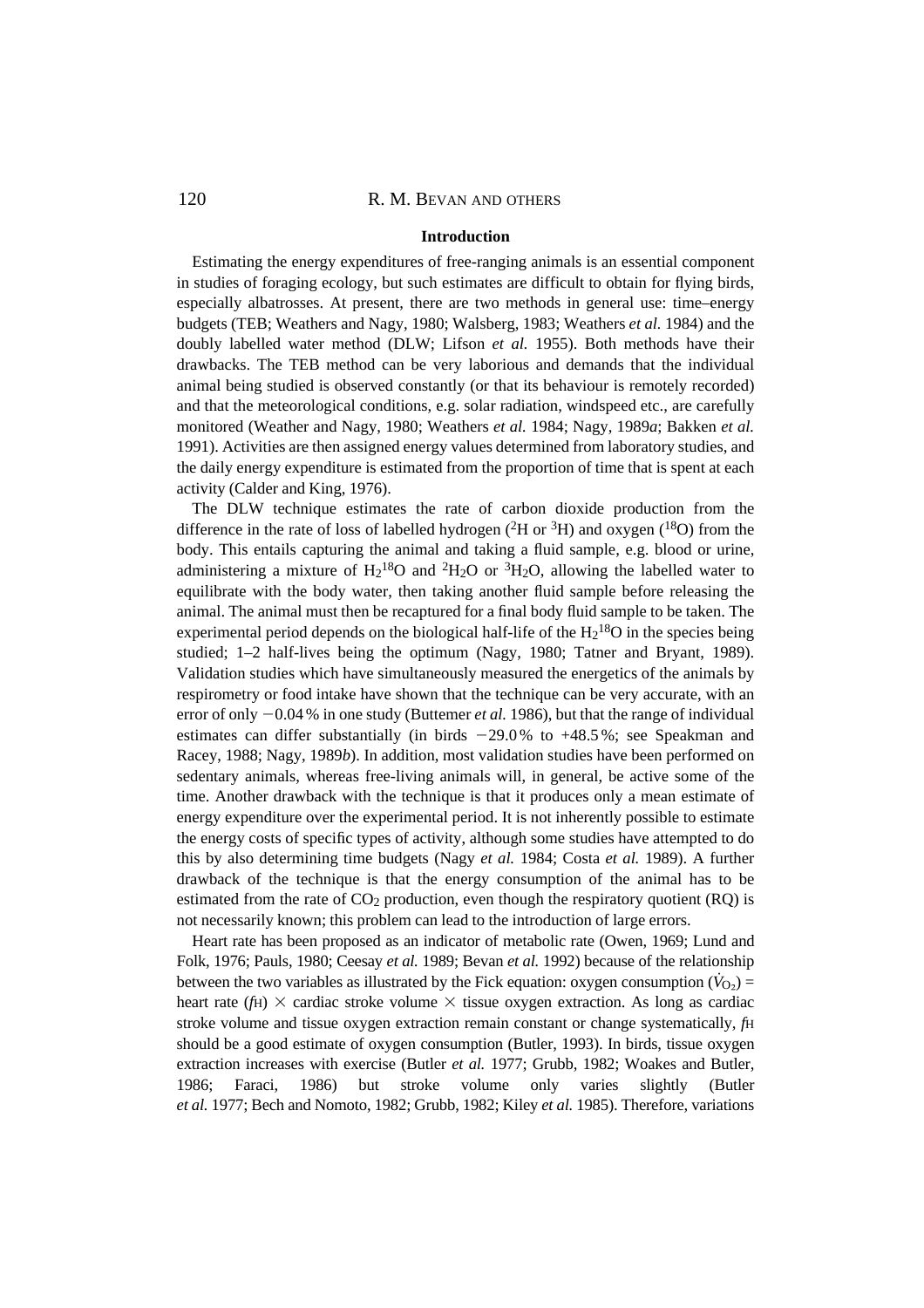in *fH* are the main contributor to changes in cardiac output. Studies have shown that *fH* in birds varies either linearly (Bamford and Maloiy, 1980; Woakes and Butler, 1983; Barnas *et al.* 1985) or sometimes curvilinearly (Grubb, 1982; Grubb *et al.* 1983) with  $\dot{V}_{O_2}$ .

In a comprehensive study on the barnacle goose (*Branta leucopsis*), Nolet *et al.* (1992) showed that *f*H could be used in that species to determine *f*H to an accuracy that was as good as that of the DLW technique. However, the *f*H method must be limited to the range of *f*H over which the *fH*/ $\dot{V}_{\text{O}}$ , relationship has been determined. It must also be applied to a number of individuals in the field, i.e. it cannot be used to estimate the energy costs of a single animal.

Use of *f*H in determining metabolic rate is, therefore, highly attractive for several reasons: (1) the mean estimate is as accurate as any of the other available methods; (2) monitoring periods can be divided into smaller units to determine the energetic costs of specific activities; (3) new technology (Woakes *et al*. 1994) allows the monitoring of *f*H for periods up to several months; (4) it also provides physiological information.

In this study, the relationship between  $f_H$  and  $\dot{V}_{O_2}$  was determined in the black-browed albatross (*Diomedea melanophrys* Temminck). The use of *f*H in estimating energy expenditure was then validated by continuously monitoring  $f<sup>H</sup>$  and  $\dot{V}<sub>O</sub>$ , for 3 days and comparing the estimates derived from *f*H with the measured energy expenditures and those estimated from the DLW technique.

### **Materials and methods**

The study was divided into two separate protocols. Protocol 1 was used to determine the relationship between  $V_O$ , and heart rate in the black-browed albatross (calibrations). Protocol 2 used this relationship to estimate the  $\dot{V}_{O_2}$  from  $f_H$  monitored over a 3 day period. This derived estimate was then compared with the  $\dot{V}_{O_2}$  that had been continuously measured directly by respirometry over the recording period and with the  $V_{\text{O}_2}$  estimated using the doubly labelled water technique (DLW) (validations; see also Nolet *et al.* 1992).

#### *Animals*

The experiments were performed at the British Antarctic Survey base on Bird Island, South Georgia, during the austral summers of 1990–1991 and 1991–1992. Eight blackbrowed albatrosses were caught at a nearby colony during the incubation period (the egg being placed under a neighbouring, incubating bird) and were taken to the base. A pulse interval modulated transmitter (Woakes and Butler, 1975) was then implanted into the abdomen under halothane anaesthesia (for the implantation procedure, see Stephenson *et al.* 1986). The initial incision was made in the brood patch and did not necessitate the removal of any feathers. After the implantation, the birds were given an intramuscular injection of long-acting penicillin (LA Terramycin) and returned to the nest. All birds were monitored after the implantation procedure and were deemed to be behaving normally because incubation and foraging shifts were of normal duration. They were recaptured when required for the actual experiments.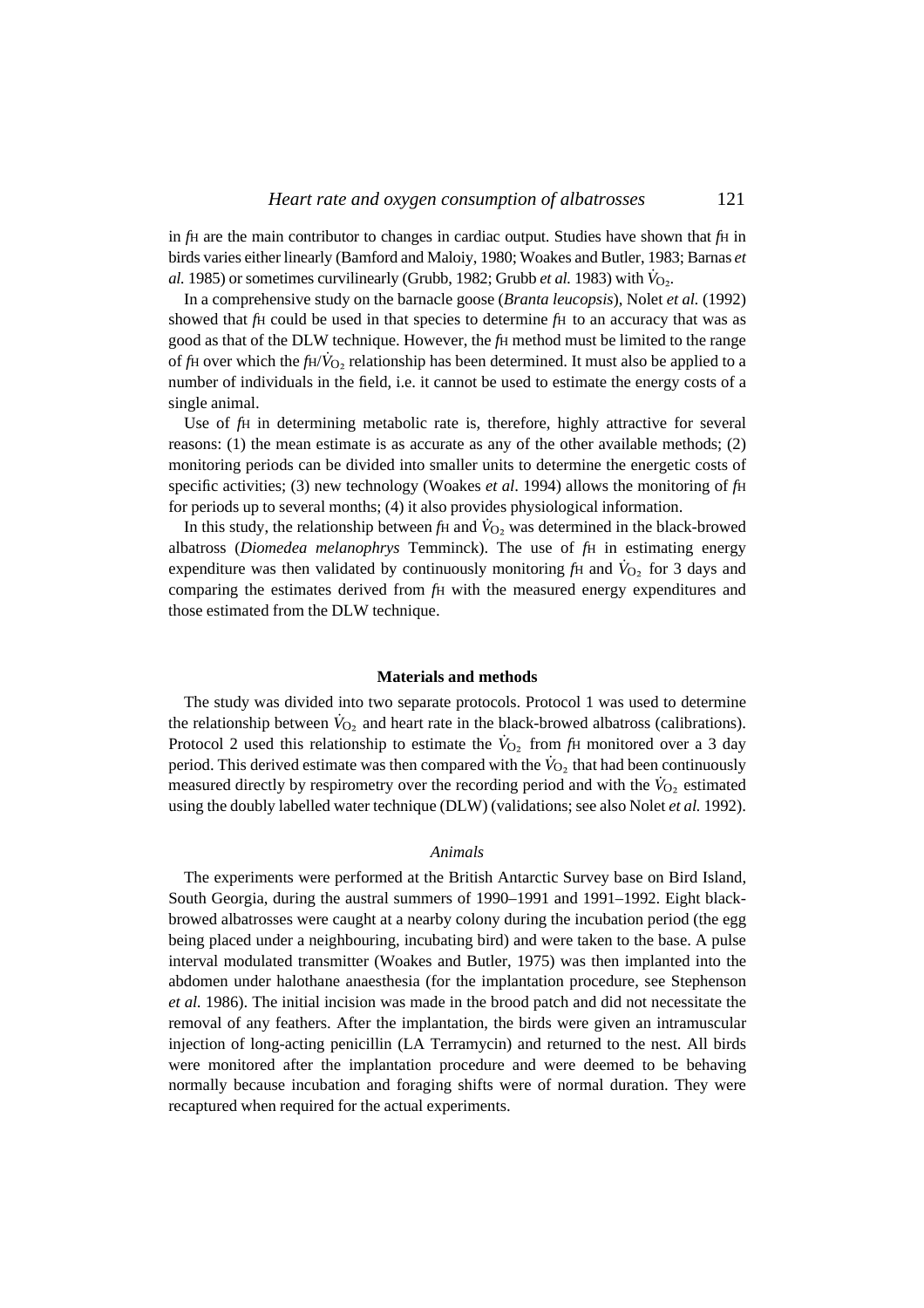#### *Experimental apparatus*

A wooden frame was attached to a variable-gradient, variable-speed treadmill (model EG10, Powerjog, Sports Engineering Ltd) onto which a Perspex respirometer could be placed. The respirometer measured 79 cm $\times$ 64 cm $\times$ 45 cm and was equipped with two fan units to ensure an even mixing of air. The whole system had an internal volume of 246 l. Brush-style draught excluders ensured a good seal between the frame and the treadmill belt, and rubber seals ensured an air-tight fit between the respirometer and the frame. Air was drawn through the box at approximately  $601 \text{min}^{-1}$ , measured with two variable-area flowmeters (series 1100, KDG Flowmeters) linked in parallel. A subsample of the outlet air flow was passed, *via* a container of drying agent (silica gel), to an infrared carbon dioxide analyser (Servomex 1410) and then to a paramagnetic oxygen analyser (Servomex 570A) *via* a container of soda lime to remove CO2. A solenoid valve (RS Components Ltd) switched sampling between the inlet (ambient) and outlet air. The humidity and temperature of both the inlet and outlet air flows were continuously monitored (HMP 35A, Vaisala Sensor Systems). The  $O<sub>2</sub>$  and  $CO<sub>2</sub>$  analysers were calibrated with  $N_2$  and a gas mixture prepared by a precision gas-mixing pump (2M301/1-f, Wöstoff Pumps, Bochum, Germany). N2 dilution tests (Fedak *et al.* 1981) showed that the accuracy of the system was within 1 %.

The output signals from the  $O_2$  and  $CO_2$  analysers were passed to a purpose-built interface/display unit which amplified the signals so that a  $1\%$  change in gas concentration was equivalent to a  $10 \text{V}$  output voltage. The amplified signals were sampled by a laptop computer (Dell LT316), fitted with an A/D converter (PCL-711 PC-MultiLab Card, Advantech Co., Ltd). Temperature and humidity were also recorded *via* the interface unit.

The signal from the implanted transmitter was detected by a Sony 3090 receiver and converted to an electrocardiogram (ECG) by a decoder (Woakes, 1980). The ECG was directed to the interface unit, then to the computer. *f*H was calculated by counting the number of times the QRS wave of the electrocardiogram passed a threshold voltage. A BASIC program sampled the other inputs every 5 s, derived a mean value for each minute and stored the data for later analysis.

### *Protocol 1: calibrations*

The albatrosses walked on a treadmill at speeds of  $0.2-1.1 \text{ km h}^{-1}$  (depending on the maximum sustainable speed that each bird could attain) and at inclines of 0–15 %. The sequence of work loads was randomly assigned. When not walking, the albatrosses always rested on their bellies. They only stood up if disturbed or in order to preen. As the birds could not walk for long durations, they were rested for at least 30 min between the different speed trials. They were walked for up to 25 min at each speed until steady-state conditions had been attained, i.e. the gas concentrations within the respirometer had stabilised. The rate of oxygen uptake, rate of carbon dioxide production ( $\dot{V}_{CO<sub>2</sub>}$ ) and  $f_{\rm H}$ were then recorded over the subsequent 5 min of the exercise period. Two calibration runs were carried out whenever possible, the second run coming after the validation experiment (see below).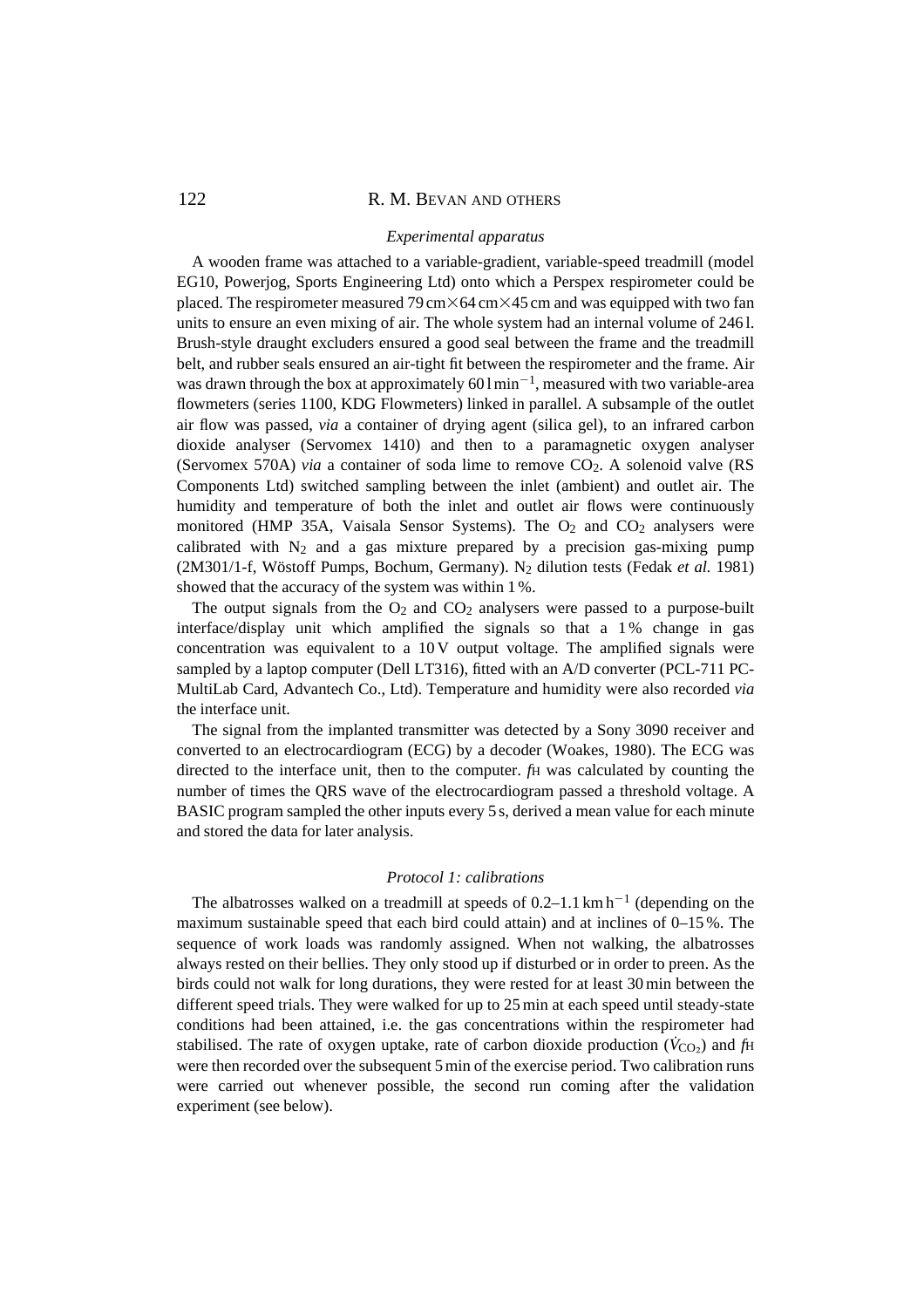Heart rate,  $\dot{V}_{\rm O}$ , and  $\dot{V}_{\rm CO}$ , were also measured in four black-browed albatrosses resting on water (water temperature 6.1 $\pm$ 0.4 °C). The birds were held in a respirometer placed on a water channel  $(13 \text{ m} \times 1.1 \text{ m} \times 1.1 \text{ m})$ . The same measuring system was used as in the calibration procedure.

### *Protocol 2: validations*

After a calibration run had been completed, the birds were allowed to rest for 24 h in an outdoor enclosure. They were then weighed and a blood sample was obtained from the brachial vein to measure background levels of  $H_2^{18}O$  and  ${}^3H_2O$ . They were injected intramuscularly with approximately 1.0 ml of  $H_2^{18}O$  (50.2 %) and approximately 1.0 ml of  $3H_2O$  (7.4 MBq ml<sup>-1</sup>) and left for 2 h to allow the isotopes to equilibrate with the body water (Costa and Prince, 1983). The syringes were weighed before and after injection to determine accurately the amounts injected. A second blood sample was obtained and the bird was put into the respirometer.  $\dot{V}_{\Omega_2}$ ,  $\dot{V}_{\Omega_2}$  and  $\dot{f}_\Pi$  were then continuously monitored for the next 3 days. The birds were walked at submaximal speeds for periods of up to 30 min, after which they were allowed to rest for at least 30 min. The total time spent walking was  $3-4$  h day<sup>-1</sup>. All exercise periods were performed during daylight hours; during the hours of darkness, the birds were left undisturbed. After 3 days, the birds were removed from the respirometer and a final blood sample was taken. All blood samples were flame-sealed in micro-haematocrit tubes for later analysis. During the complete experiment, the gas analysers were calibrated at least twice a day. The birds were not fed, nor did they have access to water, during the course of the experiment but, as the mean incubation shift of the black-browed albatross is 11.1 days (Tickell and Pinder, 1975), it was felt that the time spent without access to food and water was not abnormal for this time of year.

Plasma samples were analysed for <sup>18</sup>O abundance at SURRC, East Kilbride, Scotland, and Centruum voor Isotopen Onderzoek, Gröningen, Netherlands. Tritium analyses were performed on water distilled from separate plasma samples (Ortiz *et al.* 1978). Approximately  $100 \mu l$  of water was distilled from the plasma and accurately weighed in glass scintillation vials. 5 ml of scintillation fluid (Ultima Gold MV, Packard) was added to the vial, which was then placed in a scintillation counter (Beckman LS1701). All samples were analysed in duplicate.

### *Calculations*

#### *Respirometry*

The  $\dot{V}_{\text{O}_2}$  and  $\dot{V}_{\text{CO}_2}$  were calculated from the measured gas concentrations using the equations of Woakes and Butler (1983) as modified by Culik *et al.* (1990):

$$
\dot{V}_{\text{O}_2}, \dot{V}_{\text{CO}_2} = (C_2 - C_1)V + (C_1 + C_2 - 2C_a) \times \Delta t \times \dot{Q}/2, \tag{1}
$$

where  $C_1$  and  $C_2$ , are the gas concentrations (%) at times  $t_1$  and  $t_2$ , respectively,  $C_a$  is the ambient gas concentration of  $O_2$  or  $CO_2$  (%),  $\Delta t$  is the time between  $t_1$  and  $t_2$ , V is the volume of the respirometer,  $\dot{Q}$  is the rate of air flow through the respirometer,  $\dot{V}_{Q_2}$  is the rate of O<sub>2</sub> consumption over the period  $\Delta t$  and  $\dot{V}_{\rm CO_2}$  is the rate of CO<sub>2</sub> production over the period  $\Delta t$ .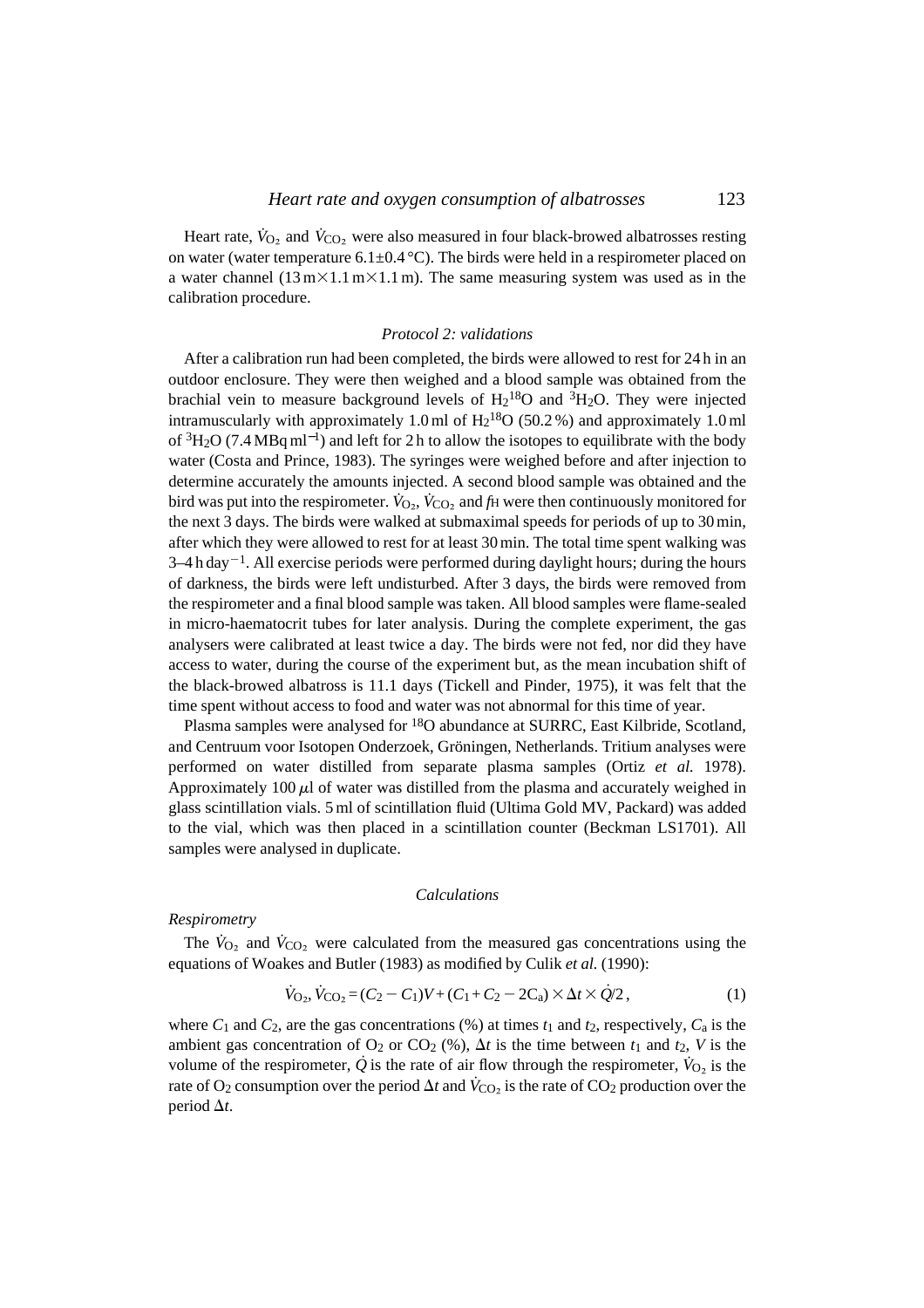The flow was corrected for RQ using the following equations:

$$
\dot{Q} = \dot{V}_{\text{out}}/[1 - (1 - \text{RQ})F_{\text{IQ}_2}] \quad \text{(for } \dot{V}_{\text{Q}_2)}\tag{2}
$$

and

$$
\dot{Q} = \dot{V}_{out} / [1 - (1 - RQ)F_{ICO_2}] \text{ (for } \dot{V}_{CO_2}), \tag{3}
$$

where  $\dot{V}$  is the measured air flow out of the respirometer, RQ is the respiratory quotient estimated from the ratio of the  $O_2$  and  $CO_2$  concentrations in the respirometer and  $F_{1O_2}$ and  $F_{\text{ICO}_2}$  are the fractional concentrations of  $\text{O}_2$  and  $\text{CO}_2$  entering the respirometer. All gas measurements were converted to STPD.

#### *Doubly labelled water technique*

The rate of CO2 production was calculated from the isotopic enrichment of the blood samples using the following equations (equations 4–10).

$$
r\text{CO}_2 = \frac{N}{2.08} (k_o - k_h) - 0.015 k_h N, \qquad (4)
$$

equation L+M, from Lifson and McClintock (1966), where  $rCO_2$  is the rate of  $CO_2$ production (mol  $h^{-1}$ ), *N* is the total body water (mol), and  $k_0$  and  $k_h$  are the fractional turnover rates of the oxygen and hydrogen pools, respectively, and are calculated thus:

$$
k_{0/h} = [\log_e(I_{0/h} - B_{0/h}) - \log_e(F_{0/h} - B_{0/h})]/t, \qquad (5)
$$

where  $I_0$  and  $I_h$ ,  $F_0$  and  $F_h$ , and  $B_0$  and  $B_h$  are the initial, final and background enrichments of 18O and 3H, and *t* is the period between the initial and final samples.

$$
r\text{CO}_2 = 0.481(N_0k_0 - N_hk_h) - 0.015k_hN_h,
$$
\n(6)

equation C3, from Coward *et al.* (1985), where  $N_0$  and  $N_h$  are the dilution spaces of <sup>18</sup>O and 3H, respectively.

$$
r\text{CO}_2 = \frac{N}{2.08} \ (1.01k_0 - 1.04k_0) - 0.0246r_{\text{gf}},\tag{7}
$$

equation S(A6), from Schoeller *et al.* (1986), where  $r_{gf} = 1.05N_0(k_0 - k_h)$ .

$$
r\text{CO}_2 = \frac{N}{2.196} (1.01k_0 - 1.053k_\text{h}),\tag{8}
$$

equation SNG3, from Speakman *et al.* (1993), where  $N = [N_0/1.01) + (N_0/1.053)/2$ .

$$
r\text{CO}_2 = \frac{N}{2.196} (k_0 - 1.0427 k_\text{h}),\tag{9}
$$

equation SNG5, from Speakman *et al.* (1993), where  $N = [N_0 + (N_0/1.0427)]/2$ .

$$
r\text{CO}_2 = \frac{N_0}{2.08} (k_0 - R_{\text{dilspace}}k_{\text{h}}) - r_{\text{gf}},
$$
\n(10)

equation S4, from Speakman (1993), where  $R_{\text{dilspace}} = N_{\text{h}}/N_{\text{o}}$ .  $\dot{V}_{\text{O}_2}$  was estimated from the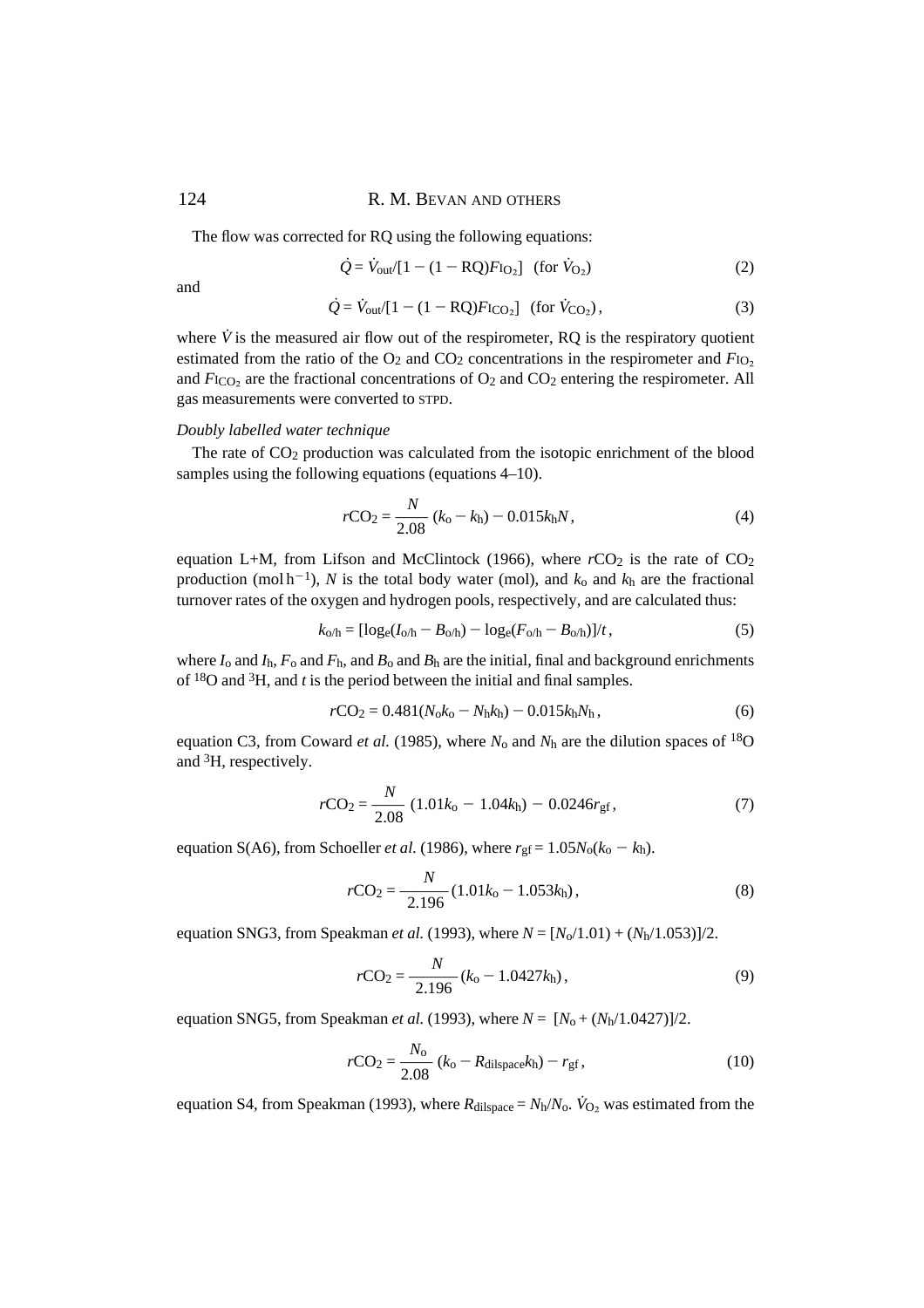rates of  $CO<sub>2</sub>$  production using the value of RQ derived from measured gas exchange measurements.

#### *Heart rate*

Heart was used to estimate mean  $\dot{V}_{O_2}$  for all birds using a number of different methods: (1) using the individual linear regression equations obtained from each bird and applying the relationship to the heart rate data obtained over the 3 day period for that bird; (2) using the mean equation of all the individual linear regression equations and applying the relationship to the 3 day data of each bird; (3) using the mean of the individual regression equations derived from log<sub>e</sub>-transformed  $f_H$  and  $\dot{V}_{O_2}$  to estimate  $\dot{V}_{O_2}$  over the 3 day period for each bird. For all three methods, a mean estimate of  $V_{\text{O}_2}$  from all birds and the percentage deviation of that estimate from the measured  $\dot{V}_{\text{O}}$ , was obtained.

Periods of activity and inactivity, which corresponded to day and night, respectively, were extracted from the 3 day trials. The mean estimates of  $\dot{V}_{\text{O}_2}$  obtained from the *f*H data were then compared with the mean measured  $\dot{V}_{\text{O}_2}$ . In addition, the mean estimates of  $\dot{V}_{\text{O}_2}$ at different specific activity levels (corresponding to resting and different walking speeds) were compared with the mean measured values.

#### *Statistics*

All statistical tests were performed using the statistical package SYSTAT (SYSTAT Inc.). All mean values are presented as  $\pm$  s.e.m. The relationship between *fH* and  $\dot{V}_{\text{O}}$ , during the calibration runs was determined using least-squares regression. As *fH* was to be used to estimate  $\dot{V}_{O_2}$ , it was plotted on the abscissa. The linear regression equations obtained from each individual were compared using analysis of covariance (ANCOVA) (Zar, 1984). Analysis of variance (ANOVA; Zar, 1984) was used to detect differences between the different methods of determining the energy expenditure of the birds during the validation experiments. Probability levels of  $P<0.05$  were regarded as significant.

#### **Results**

### *Calibrations*

The minimum values of  $fH$  and  $\dot{V}_{O_2}$  for the albatrosses were measured while they were sitting and resting. The mean value ( $\pm$  s.e.m.) for *f*H was 110.4 $\pm$ 9.9 beats min<sup>-1</sup> (*N*=8, range 66.4–166.8 beats min<sup>-1</sup>) and that for  $\dot{V}_{O_2}$  was 8.42±0.69 ml min<sup>-1</sup> kg<sup>-1</sup> (range 6.38–12.22 ml min<sup>-1</sup> kg<sup>-1</sup>; Fig. 1). All birds showed a considerable increase in both  $f$ H and  $\dot{V}_{\text{O}_2}$  when walking (Fig. 1). The mean maximum *f*H of 349.4±17.7 beats min<sup>-1</sup> (range 246.6–409.1 beats min<sup>-1</sup>) was 3.1 times the lowest *f*H recorded.  $\dot{V}_{O_2}$  showed an even more dramatic increase of nearly sevenfold, rising to a mean maximum of 57.39 $\pm$ 3.56 ml min<sup>-1</sup> kg<sup>-1</sup> (range 44.62–73.00 ml min<sup>-1</sup> kg<sup>-1</sup>; Fig. 1).

Although the albatrosses would walk on the treadmill, they could not do so for long periods nor could they walk very fast. The maximum speed attained by any of the birds was 1.1 km h<sup>-1</sup>, with most only reaching 0.8 km h<sup>-1</sup>. As a result, the birds had to rest after each period of walking.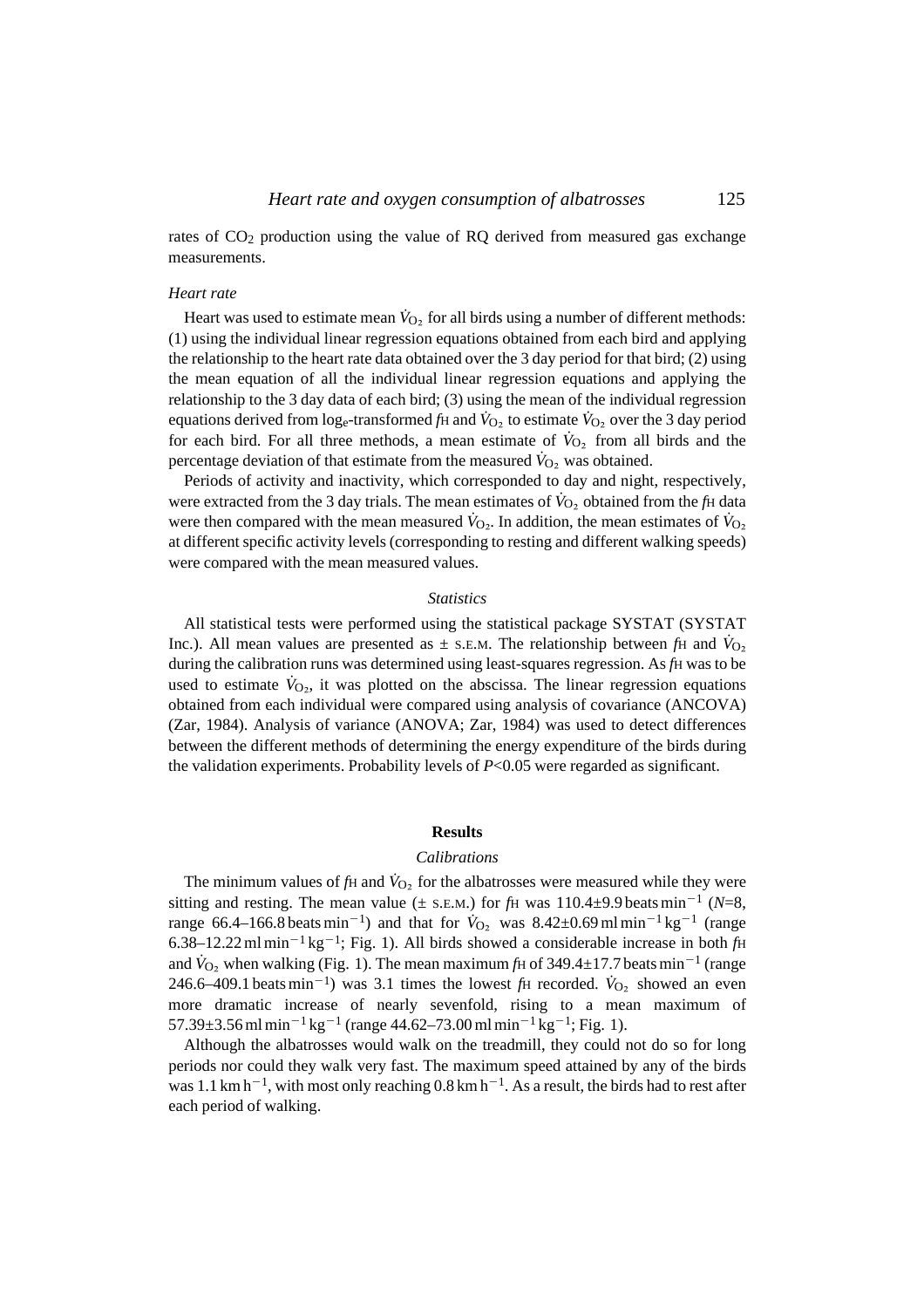

Fig. 1. Mean minimum (resting, filled columns) and maximum (walking, open columns) values of heart rate ( $f$ H, beats min<sup>-1</sup>), rates of oxygen consumption and carbon dioxide production ( $\dot{V}_{\rm O}$ ,  $\dot{V}_{\rm CO}$ ; ml min kg<sup>-1</sup>) and respiratory exchange ratio ( $\dot{V}_{\rm CO}$ ,  $\dot{V}_{\rm O}$ ) obtained from eight black-browed albatrosses during the calibration protocol. The vertical lines above each column represent +1 S.E.M.



Fig. 2. (A) Mean heart rate (beats  $min^{-1}$ ) and (B) rate of mean oxygen consumption  $(\text{ml min}^{-1})$  of eight black-browed albatrosses walking at different speeds  $(\text{km h}^{-1})$  on a treadmill. The vertical lines at each point represent  $\pm$  1 s.e.m. *R*, rest.

After an initial large increase between rest and the first walking speed, both *f*H and *V*<sup>O2</sup> increased linearly with walking speed in all eight albatrosses (Fig. 2). There was no statistical difference between the first and second calibrations for an individual, so the data from the two runs were pooled. The two variables were found to be well correlated, especially when loge-transformed, with coefficients of determination ranging between 0.71 and 0.97 (Table 1 and Fig. 3). Both the slopes and the intercepts of the individual linear regression equations were found to be significantly different (*P*<0.001), whereas only the intercepts of the loge-transformed data of the individual birds were significantly different. In this latter situation, it is statistically acceptable to use the slope from the pooled data and the mean intercept to predict  $\dot{V}_{O_2}$  from  $f_H$  (P. Davies, personal communication). From the pooled data, the equation relating  $f$ H to  $\dot{V}_{O_2}$  was therefore:

$$
\dot{V}_{\text{O}_2} = 0.0157 f \text{H}^{1.60},\tag{11}
$$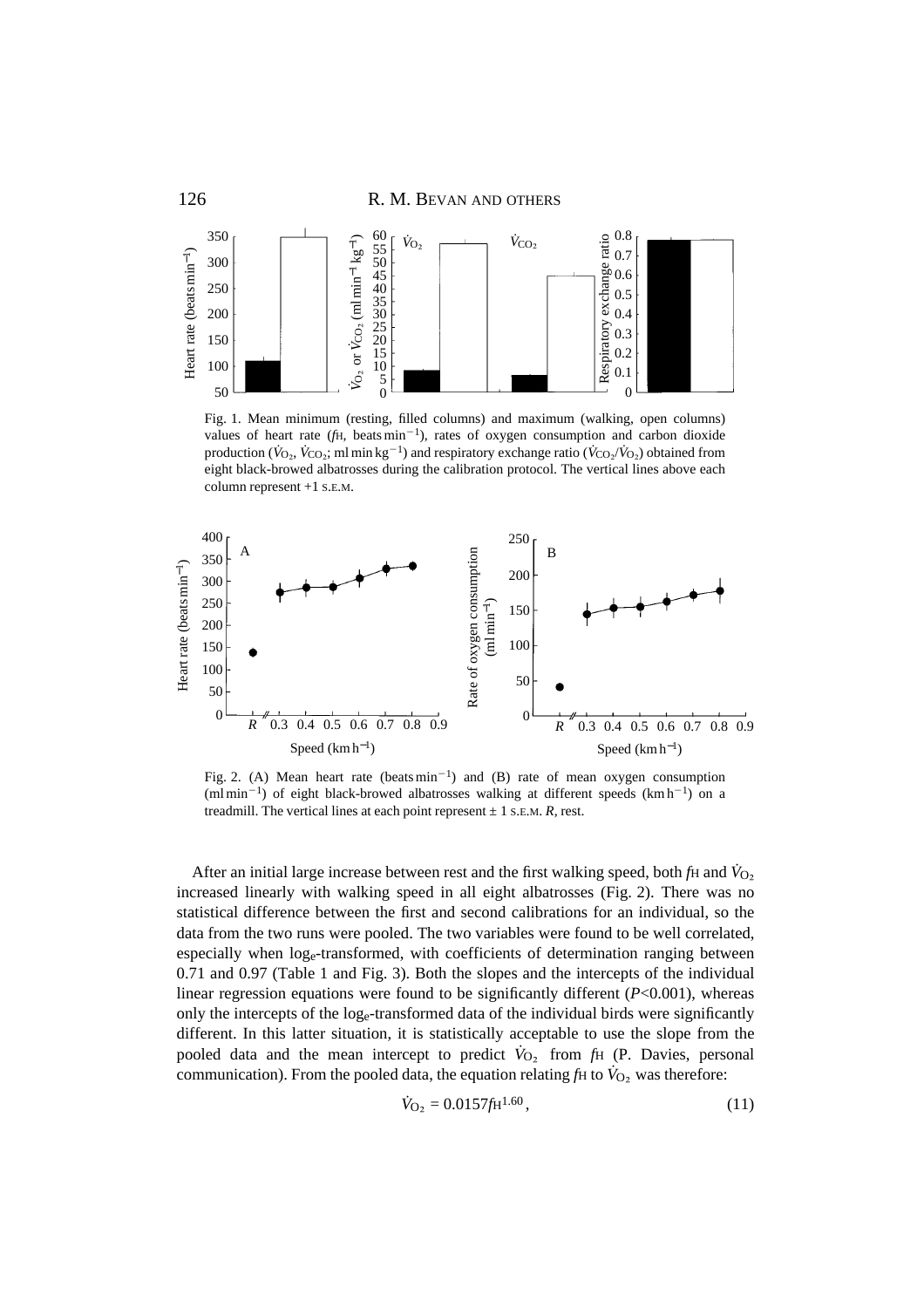| Bird<br>number | $\boldsymbol{N}$ | $\mathfrak a$ | b     | $r^2$ adj | P       |  |
|----------------|------------------|---------------|-------|-----------|---------|--|
|                | 9                | $-4.050$      | 1.635 | 0.97      | < 0.001 |  |
| $\overline{c}$ | 21               | $-3.825$      | 1.586 | 0.84      | < 0.001 |  |
| 3              | 30               | $-4.215$      | 1.583 | 0.71      | < 0.001 |  |
| 5              | 15               | $-4.263$      | 1.606 | 0.90      | < 0.001 |  |
| 6              | 12               | $-3.756$      | 1.475 | 0.89      | < 0.001 |  |
| 8              | 23               | $-5.423$      | 1.820 | 0.95      | < 0.001 |  |
| $6 - 91$       | 16               | $-3.829$      | 1.603 | 0.91      | < 0.001 |  |
| V1             | 14               | $-3.863$      | 1.504 | 0.84      | < 0.001 |  |
| Group          | 140              | $-4.153$      | 1.602 | 0.80      |         |  |

Table 1*. Regression equations of* f*<sup>H</sup> (beats min*−*1) versus* V*˙O*<sup>∑</sup> *(ml min*−*1) obtained from eight black-browed albatrosses walking on a treadmill*

The form of the equation is  $\ln \dot{V}_{\text{O}} = a + b \log_e f$ H.

 $r^2$  values were adjusted ( $r_{\text{adj}}$ ) to a level expected when using the derived equation on a new sample from the same population.



Fig. 3. (A) Oxygen consumption  $(ml \text{ min}^{-1})$  as a function of heart rate (beats min<sup>-1</sup>) in a single black-browed albatross while resting and walking on a variable-speed treadmill. (B) Oxygen consumption  $(\text{ml min}^{-1})$  as a function of heart rate (beats min<sup>-1</sup>) in eight blackbrowed albatrosses. Both variables have been loge-transformed. The dashed lines are regression equations obtained from individual birds, and the solid line is the mean regression. The mean regression equation is:  $\dot{V}_{\text{O}_2} = 0.0157 f H^{1.60} (r^2 = 0.80, P < 0.001)$ .

( $r^2$ =0.80, *P*<0.001), where  $\dot{V}_{O_2}$  is in ml min<sup>-1</sup> and  $f_H$  in beats min<sup>-1</sup> (Fig. 3B).

### *Validations*

### *Doubly labelled water: a comparison between the methods of calculation*

Apart from the equation of Lifson and McClintock (1966) (equation 4 above), all the equations gave estimates of the mean oxygen consumption of the albatrosses that were within 4 % of those measured by respirometry. Even the equation of Lifson and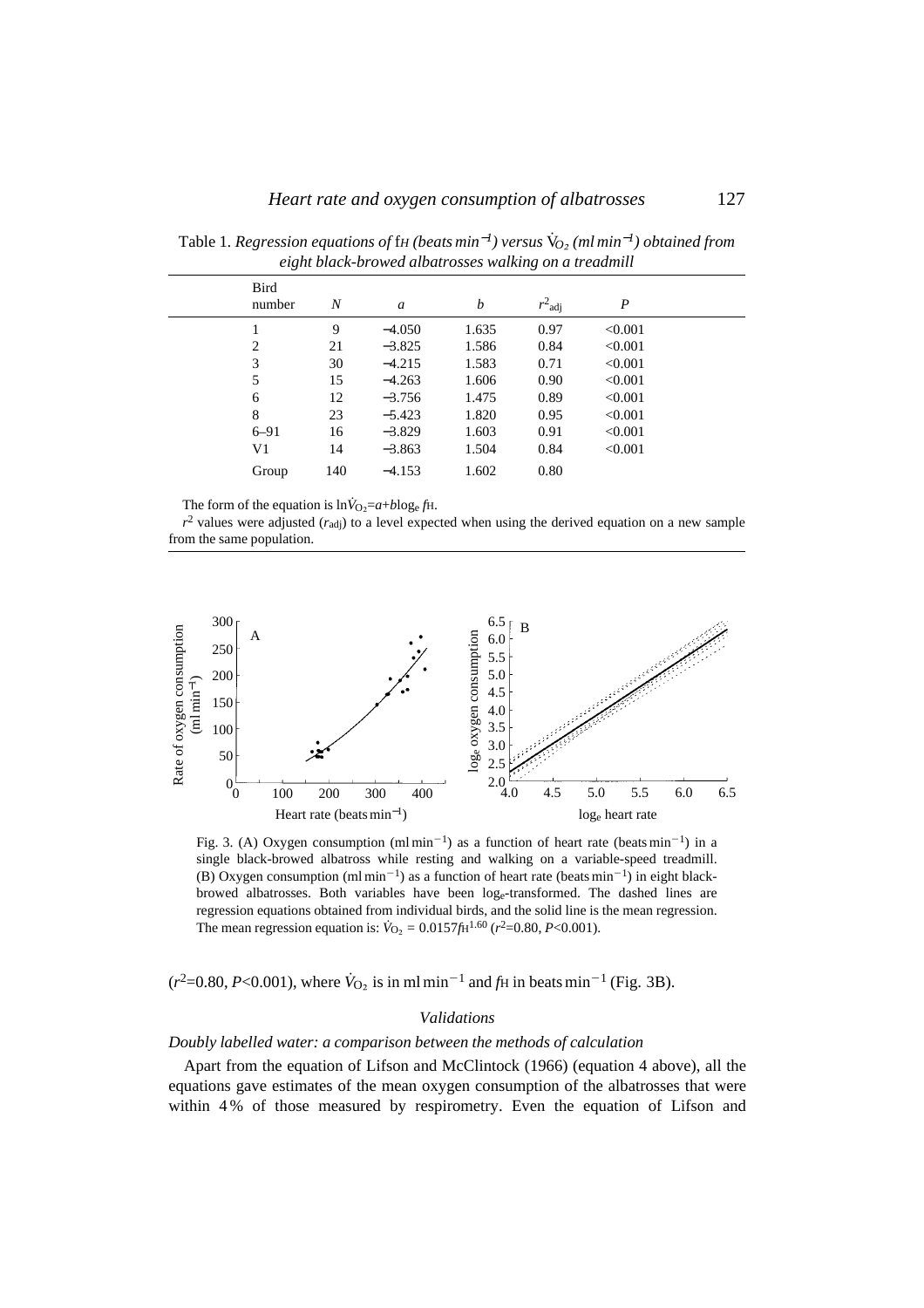Table 2*. Estimates of oxygen consumption from the doubly labelled water technique for six albatrosses using the different equations available*

|                         |                     |                      |                      |      |                                                                                      | Estimated $V_{O_2}$<br>$(ml \, min^{-1} \, kg^{-1})$ |                  |       |                  |       |                |
|-------------------------|---------------------|----------------------|----------------------|------|--------------------------------------------------------------------------------------|------------------------------------------------------|------------------|-------|------------------|-------|----------------|
| Bird<br>number          | <b>Mass</b><br>(kg) | $N_{\rm o}$<br>(mol) | $N_{\rm h}$<br>(mol) |      | $V_{\text{O}}$<br>$N_{\rm h}/N_{\rm o}$ (ml min <sup>-1</sup> kg <sup>-1</sup> ) L+M |                                                      | C <sub>3</sub>   | S(A6) | SNG <sub>3</sub> | SNG5  | S <sub>4</sub> |
| 2                       | 3.62                | 100.17               | 113.23               | 1.13 | 15.87                                                                                | 19.75                                                | 17.98            | 18.35 | 18.25            | 18.25 | 17.36          |
| 3                       | 3.30                | 83.74                | 85.10                | 1.02 | 14.41                                                                                | 11.33                                                | 11.17            | 10.54 | 10.46            | 10.46 | 10.43          |
| 5                       | 2.98                | 83.00                | 93.31                | 1.12 | 11.90                                                                                | 16.26                                                | 14.63            | 15.11 | 15.01            | 15.01 | 14.25          |
| 6                       | 3.17                | 79.34                | 88.44                | 1.12 | 15.00                                                                                | 21.09                                                | 18.44            | 19.61 | 19.41            | 19.40 | 18.31          |
| 8                       | 3.82                | 102.87               | 104.56               | 1.02 | 18.98                                                                                | 15.91                                                | 15.60            | 14.81 | 14.64            | 14.64 | 14.45          |
| $6 - 91$                | 2.98                | 89.24                | 92.95                | 1.04 | 16.80                                                                                | 15.01                                                | 14.46            | 13.96 | 13.86            | 13.85 | 13.65          |
| Mean                    | 3.31                | 89.73                | 96.26                | 1.08 | 15.49                                                                                | 16.55                                                | 15.38            | 15.40 | 15.27            | 15.26 | 14.74          |
| S.E.M.                  | 0.14                | 3.96                 | 4.33                 | 0.02 | 0.97                                                                                 | 1.43                                                 | 1.08             | 1.32  | 1.31             | 1.31  | 1.15           |
| Algebraic mean $\Delta$ |                     |                      |                      |      |                                                                                      | 8.9                                                  | 0.8              | 1.3   | 0.5              | 0.5   | $-3.2$         |
| Absolute mean $\Delta$  |                     |                      |                      | 25.0 | 18.9                                                                                 | 23.2                                                 | 23.0             | 23.0  | 20.2             |       |                |
|                         |                     |                      |                      |      | <b>ANOVA</b>                                                                         |                                                      |                  |       |                  |       |                |
| Source                  |                     | SS                   |                      | d.f. | MS                                                                                   |                                                      | $\boldsymbol{F}$ |       | $\boldsymbol{P}$ |       |                |
| Method                  |                     | 10.815               |                      | 5    | 2.163                                                                                |                                                      |                  | 0.222 |                  | 0.950 |                |

 $N_0$  is the oxygen dilution space;  $N_h$  is the hydrogen dilution space.

Error 291.633 30 9.721

 $\Delta$  is the difference between the estimated and the measured oxygen consumption as a percentage.

L+M, equation from Lifson and McClintock (1966); C3, equation from Coward et al. (1985); S(A6), equation from Schoeller et al. (1986); SNG3 and SNG5 from Speakman et al. (1993) and S4 from Speakman (1993). *r*CO<sub>2</sub> was converted to  $V_{O_2}$  using the measured respiratory exchange ratios; *r*CO<sub>2</sub> is the rate of CO<sub>2</sub> production.

In the ANOVA, method refers to the equation used to estimate oxygen consumption. SS, sum of squares; d.f., degrees of freedom; MS, mean squares.

McClintock (1966) was within 10%. If, however, we look at the range of errors involved, it can be seen that these can be quite substantial  $[-21.4 %$  to  $+40.6 %$  in the case of the equation of Lifson and McClintock (1966)]. It is, therefore, more appropriate to look at the absolute errors involved, i.e. to ignore the sign of the error (Table 2). From this analysis, it can be seen that the mean deviation is much greater than that shown by the mean error alone. This phenomenon is illustrated by the equation proposed by Coward *et al.* (1985) which, although giving the best mean estimate with a mean error of only 0.8 %, has a mean deviation of 18.9 %. The equation used to calculate energy expenditure was therefore not a significant factor (Table 2).

#### *Heart rate as a predictor of oxygen consumption*

The estimates of  $\dot{V}_{\text{O}_2}$  from *f*H were not significantly different from those measured by respirometry (*t*-test;  $t=-0.781$ ,  $P=0.466$ ) (Table 3). The mean algebraic difference was  $-2.8$ %, but this again hides the individual errors involved, which ranged from  $-17.0$ % to +12.1 % (mean absolute error 8.9 %). There was no significant difference between the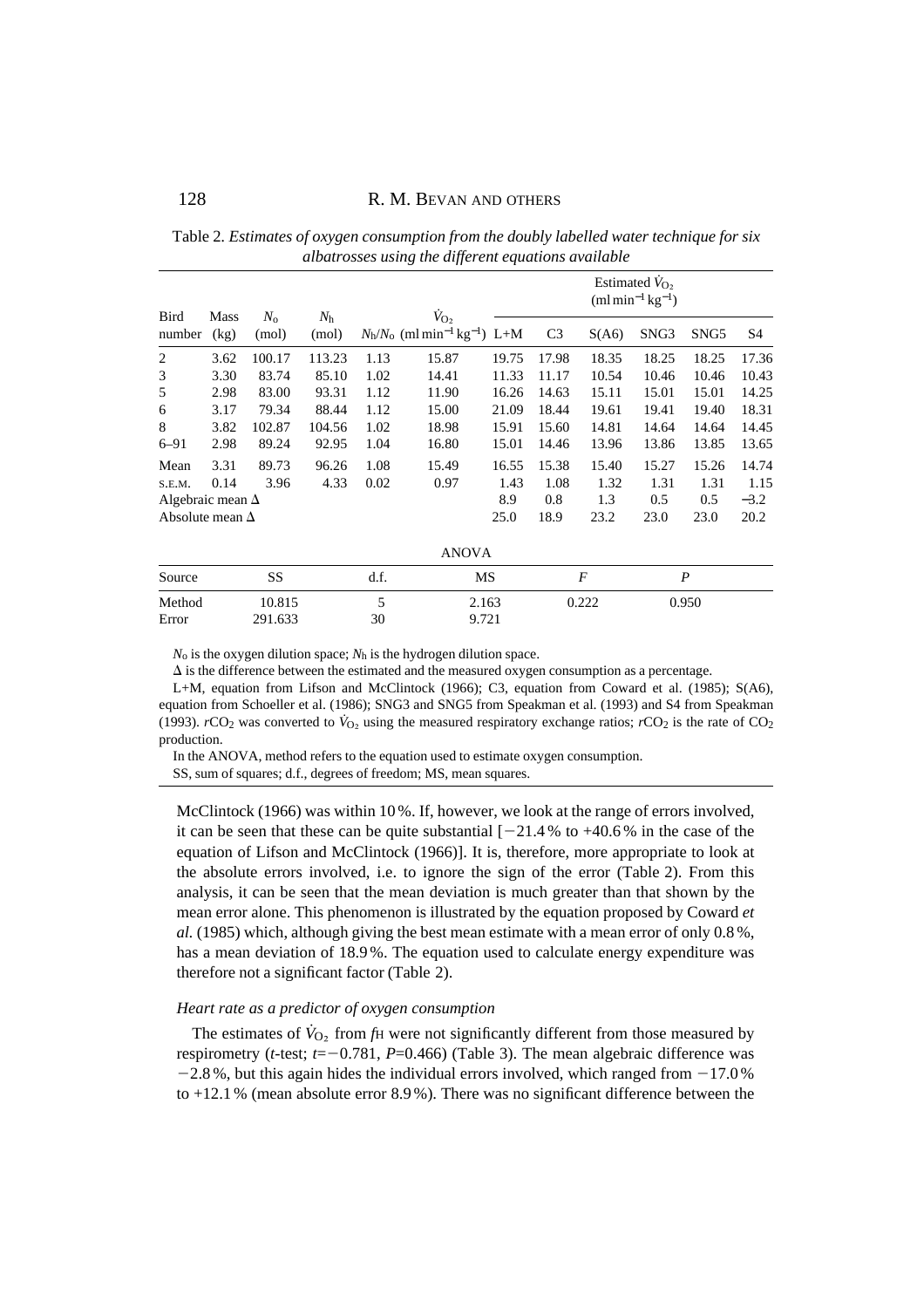Table 3*. Mean rate of oxygen consumption (*V*˙O*∑*), rate of carbon dioxide production (*V*˙O*∑*) and heart rate (*f*H) obtained from six black-browed albatrosses over 3 days and the estimates of the rate of oxygen consumption derived from the heart rate data using equation 11*

| Bird<br>number    |      | $V_{\text{O}_2}$ | $V_{\rm CO_2}$<br>Mass (ml min <sup>-1</sup> kg <sup>-1</sup> ) (ml min <sup>-1</sup> kg <sup>-1</sup> ) (beats min <sup>-1</sup> ) (ml min <sup>-1</sup> kg <sup>-1</sup> ) | fн    | $V_{O_2est}$ | Δ       |
|-------------------|------|------------------|------------------------------------------------------------------------------------------------------------------------------------------------------------------------------|-------|--------------|---------|
| $\overline{2}$    | 3.62 | 15.87            | 10.38                                                                                                                                                                        | 149.1 | 13.17        | $-17.0$ |
| 3                 | 3.30 | 14.41            | 8.88                                                                                                                                                                         | 159.9 | 16.16        | 12.1    |
| 5                 | 2.98 | 11.90            | 8.32                                                                                                                                                                         | 128.6 | 12.62        | 6.1     |
| 6                 | 3.17 | 15.00            | 7.77                                                                                                                                                                         | 148.6 | 14.96        | $-0.3$  |
| 8                 | 3.82 | 18.98            | 13.48                                                                                                                                                                        | 175.2 | 16.15        | $-14.9$ |
| $6 - 91$          | 2.98 | 16.80            | 13.37                                                                                                                                                                        | 151.1 | 16.34        | $-2.7$  |
| Mean              | 3.31 | 15.49            | 10.37                                                                                                                                                                        | 152.1 | 14.90        | $-2.8$  |
| S.E.M.            | 0.14 | 0.97             | 1.03                                                                                                                                                                         | 6.2   | 0.67         | 4.7     |
| Absolute $\Delta$ |      |                  |                                                                                                                                                                              |       |              | 8.9     |

Paired *t*-test between the estimated and the measured oxygen consumptions: *t*=−0.789, *P*=0.466.  $\Delta$  is the difference between the estimated and the measured rates of oxygen consumption expressed as a percentage.

estimates of energy expenditure over the 3 day period obtained by respirometry, DLW and *f*H (ANOVA; *P*=0.94).

If *f*H is to be used as a predictor of aerobic metabolic rate in animals in the field, then it has to be able to predict the energy costs of different activities and over different time periods. To test this,  $f_H$  and  $\dot{V}_{O_2}$  were monitored at different activity levels (walking speed) during the validation procedure. Values were averaged over the last 5 min at any given speed, when steady-state conditions had been attained. The equation describing the relationship between the two variables from the validation experiments (Fig. 4) is:

$$
\dot{V}_{\text{O}_2} = 0.0158 f \text{H}^{1.60},\tag{12}
$$

 $(r^2=0.85, P<0.001)$ , which is not significantly different from the line obtained from the calibration data (equation 11). The estimates of  $V_{\text{O}}$ , from  $f_{\text{H}}$  using equation 11 were plotted against those measured directly. Fig. 5 shows all the values obtained from six birds, while Fig. 6 shows the mean value for these birds at each particular speed, e.g. at rest,  $0.2 \text{ km h}^{-1}$  etc. The linear regression between the estimated  $\dot{V}_{\text{O}_2}$  and the measured  $\dot{V}_{O_2}$  is not significantly different from the line of equality. However, it should be noted that resting heart rates tended to produce an overestimate of  $\dot{V}_{O_2}$  (Figs 5 and 6).

To test whether *f*H could be used to predict  $\dot{V}_{\text{O}}$ , over different periods that encompassed both different levels of exercise and periods of transition from one level of activity to another, the  $f$ H and  $\dot{V}_{O_2}$  data during the 3 day validation period were divided into periods of inactivity and activity. Inactive periods were during the night when the birds were not disturbed and were not made to walk, whereas activity periods were those periods during the day while the birds were walked. Activity periods generally lasted for 8–12 h each day and included the quiescent periods between each exercise session. There were 3–4 active periods and three inactive periods per bird. The results are summarised in Table 4. The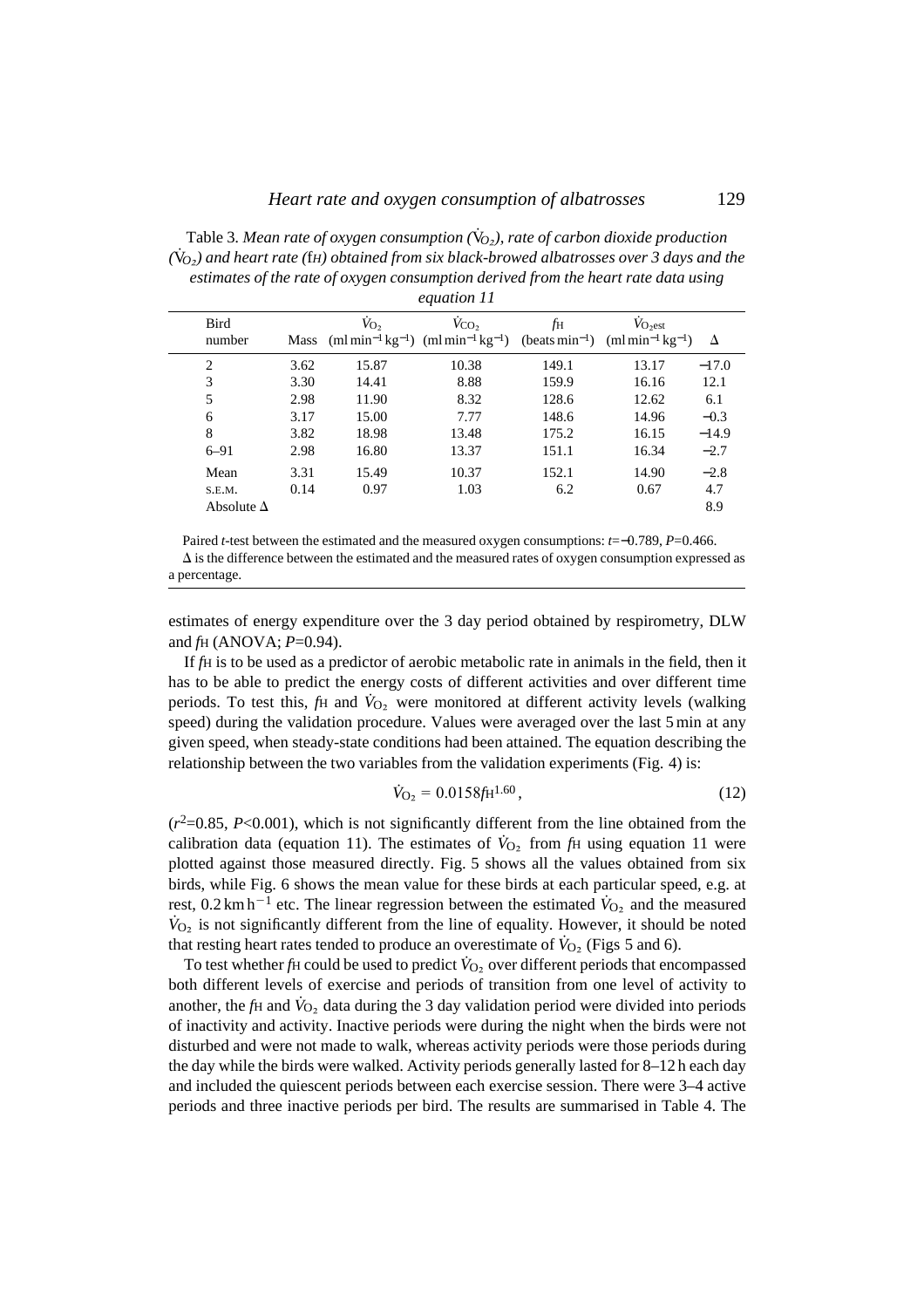

Fig. 4. Heart rate (*f*H, beats min<sup>-1</sup>) and rate of oxygen consumption ( $\dot{V}_{\Omega}$ , ml min<sup>-1</sup>) of six black-browed albatrosses whilst resting (filled circles) and walking (filled squares) on a treadmill. Data were obtained during the 3 day validation period. Each point represents the mean value taken over a 5 min period when steady-state conditions had been attained. The regression equation shown is:  $\hat{V}_{\text{O}_2} = 0.0158f\text{H}^{1.60}$  ( $r^2 = 0.85$ ,  $P < 0.001$ ). Also represented are the *f*H and  $\dot{V}_{\text{O}}$ , measurements of four albatrosses while sitting on the treadmill ( $\nabla$ ) and whilst resting on water  $(\triangle)$  (see also Fig. 7).

mean estimate of  $\dot{V}_{\text{O}_2}$  from  $\dot{f}$ H over the inactive periods was 11.90±1.09 ml min<sup>-1</sup> kg<sup>-1</sup> and over the active periods it was  $16.29 \pm 0.92 \,\text{ml} \,\text{min}^{-1} \,\text{kg}^{-1}$ , underestimates of 1.7 % and 5.9 % respectively. Mean deviation of errors over the same periods were 11.7 % and 10.9 %.

Resting on water caused both *f*H and  $\dot{V}_{O_2}$  to increase (Fig. 7); *fH* rose, on average, by 36% and  $\dot{V}_{\text{O}_2}$  nearly doubled. In two of the birds, the estimates of  $\dot{V}_{\text{O}_2}$  from  $f_H$  were on the line of equality, but in the two other birds  $\dot{V}_{O_2}$  was overestimated, both while the birds were in the air (sitting on the treadmill) and whilst they floated on the water (Fig. 7). From Fig. 4 it can be seen that these measured values of *f*H and  $V_{\text{O}_2}$  lie within the range of resting or active values obtained from the treadmill during the validation experiment.

### **Discussion**

#### *Calibrations*

Once the birds had started walking, *f*H and  $\dot{V}_{O_2}$  increased linearly with work load, as they do in other birds, e.g. barnacle geese (Nolet *et al.* 1992) and maribou stork (Bamford and Maloiy, 1980). Although the two variables showed a high mean linear correlation, a better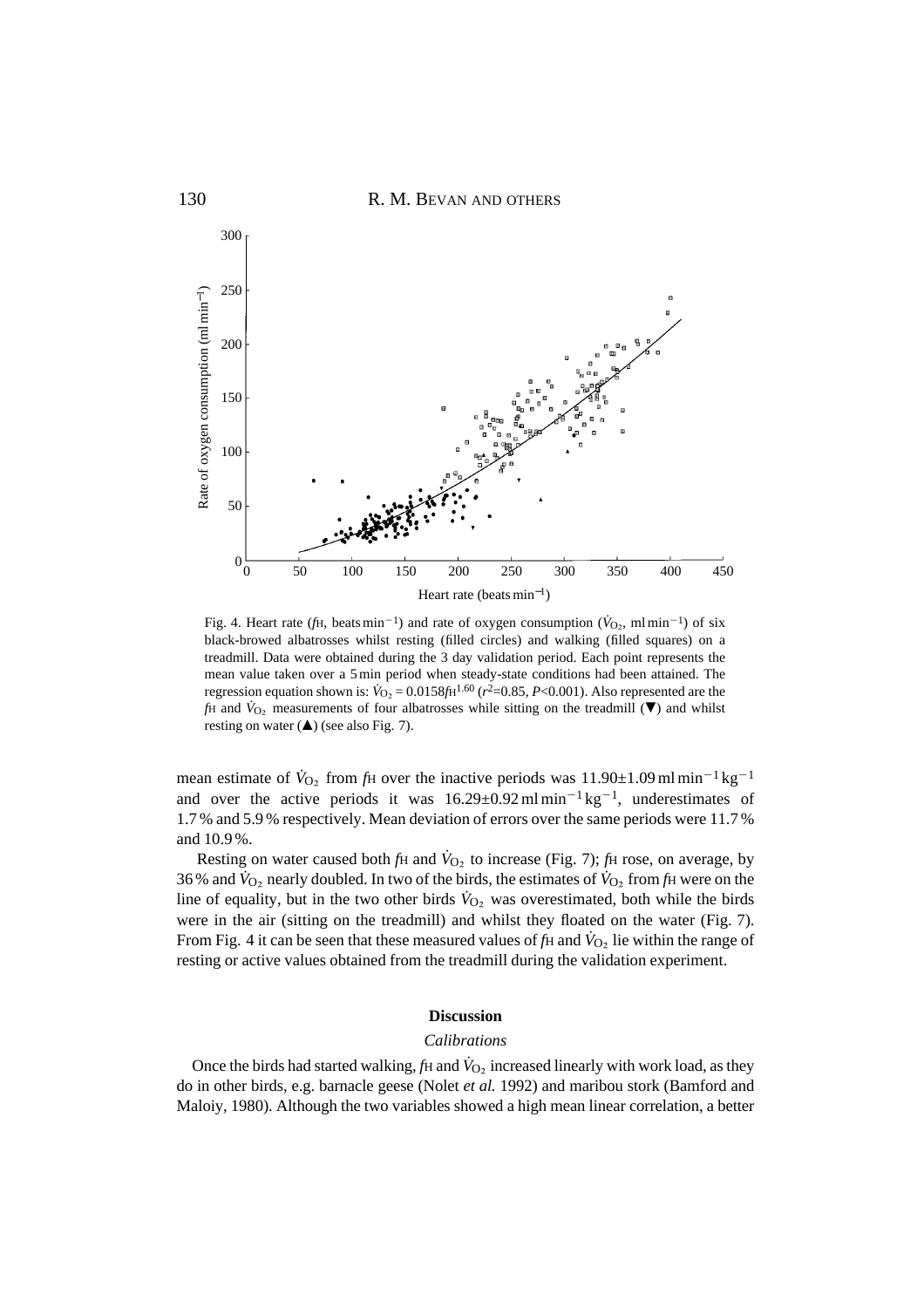

Fig. 5. Oxygen consumption (ml min<sup>-1</sup>) estimated from heart rate as a function of measured rate of oxygen consumption (ml min<sup>-1</sup>) at different exercise levels (walking speed) in six black-browed albatross. Oxygen consumption was estimated from heart rate using the mean regression equation in Fig. 3 for eight birds. Data were obtained during the 3 day validation period and are pooled from all six birds. Each point is the mean value obtained over a 5 min period when steady-state conditions had been attained at that exercise level. Resting measurements are represented by a filled circle, active ones by a filled square. The solid line is the line of equality and the dashed line is the regression equation between the two variables described by the equation: estimated  $\dot{V}_{O_2} = 9.56 + 0.94$  (measured  $\dot{V}_{O_2}$ ) ( $r^2 = 0.88$ ,  $P < 0.001$ ).

fit was found when the data were  $log_e$ -transformed (Table 1). The logarithmic equation is superior because it better describes the  $fH/V_{O<sub>2</sub>}$  relationship at low levels of energy expenditure, where relatively large changes in heart rate do not necessarily indicate any major change in  $\dot{V}_{O_2}$  (Blix *et al.* 1974; cf. appropriate oxygen pulse technique used in Nolet *et al.* 1992). Walking the birds on the treadmill immediately caused a large increase in both  $f_H$  and  $V_O$ . It was not possible, therefore, to measure the intermediate values of the variables for an individual bird. However, if the data from several birds are pooled, then the variation between individuals gives a much wider spread of data points. These data (see Fig. 4) show that a curvilinear relationship exists between the two variables and that it is not significantly different from that obtained from the calibrations.

Unlike the situation in other studies (Flynn and Gessaman, 1979; Pauls, 1980), there was no difference in the relationship between *f*H and  $\dot{V}_{O_2}$  between the two calibration runs performed on each bird. These were performed 4–5 days apart, suggesting that, in the black-browed albatross, the relationship between the variables is relatively constant within an individual, at least over the short period of a week. It is not known, however, whether this relationship will change over the breeding season.

An interesting observation was that leg exercise in the albatross caused a substantial increase in  $f$ H and  $\dot{V}_{O_2}$  (Fig. 2). The only times that the birds were seen to stand when not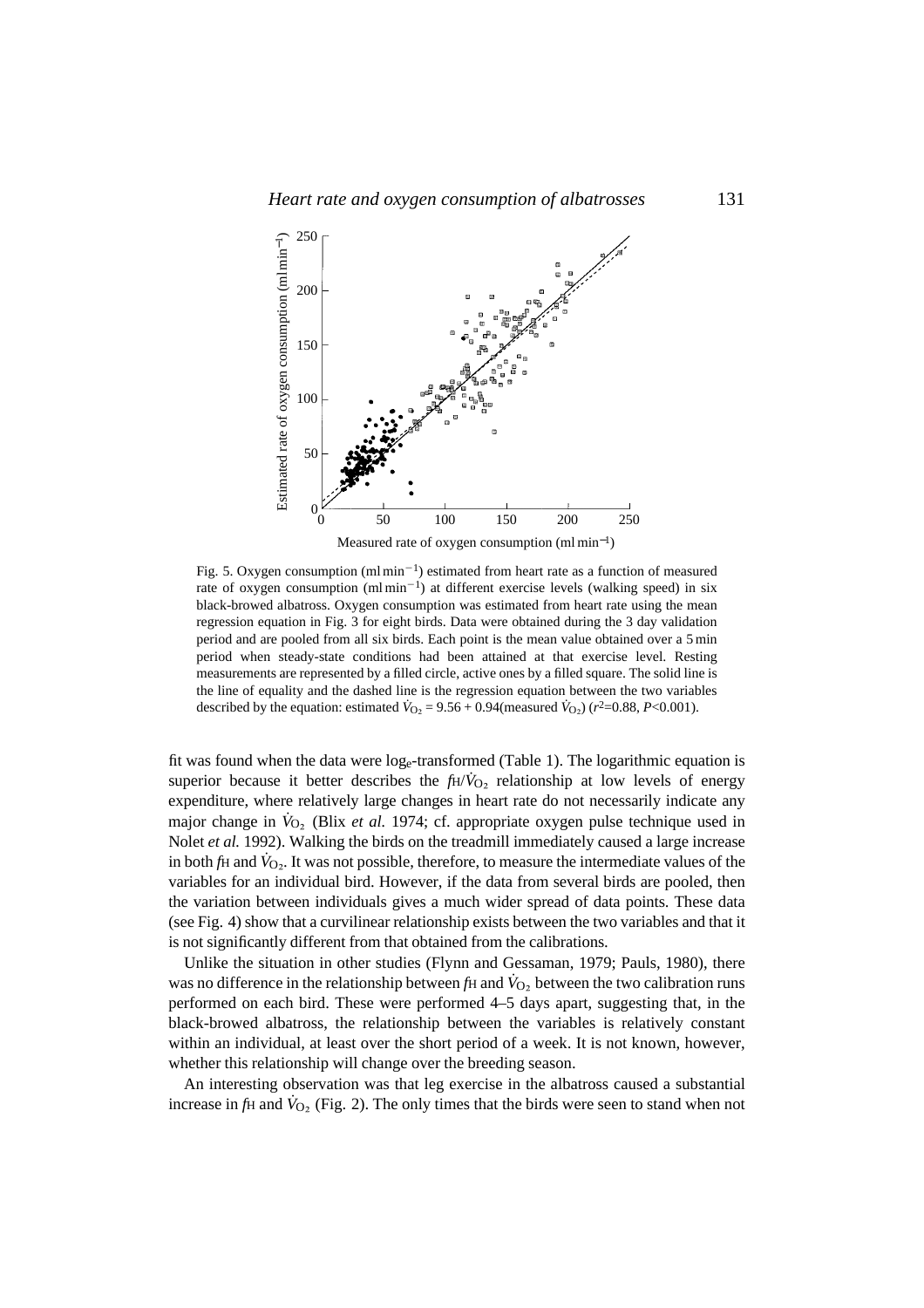

Fig. 6. Mean oxygen consumption (ml min<sup>-1</sup>) estimated from heart rate as a function of mean measured rate of oxygen consumption  $(ml \min^{-1})$  at different exercise levels (walking speed) in six black-browed albatrosses. Data were obtained during the 3 day validation period and each point is the mean value for the bird at each walking speed that it attained. Resting measurements are represented by a filled circle, active ones by a filled square. The solid line is the line of equality. The equation describing the relationship between the two variables is:  $\dot{V}_{\text{O}_2}$  = 9.63+0.92(measured  $\dot{V}_{\text{O}_2}$ ) ( $r^2$ =0.88, *P*<0.001).

walking was when they were disturbed or preening. So, in going from resting to walking, the birds must first stand up and it is this action that is almost certainly the cause of the initial increase in *fH* and  $\dot{V}_{\text{O}}$ . This capacity for increasing  $\dot{V}_{\text{O}}$ , through leg exercise is surprising because the birds appear to spend very little time walking during the breeding season (R. M. Bevan, personal observation). The capacity is, therefore, more likely to be related to their feeding behaviour: the birds have been observed participating in 'feeding frenzies' (P. Prince, personal communication). In these, the birds will swim vigorously towards krill swarms that have come to the sea surface and, when feeding, they may also perform foot-propelled dives, an energetically costly behaviour (Woakes and Butler, 1983). Indeed, preliminary observations indicate that the leg muscles of the black-browed albatross form 13 % of its body mass, whereas only 8 % of body mass is flight muscles (pectoralis and supracoracoideus) (R. M. Bevan and P. J. Butler, unpublished data). This is low compared with other birds, where the flight muscles constitute, on average, 17 % of the body mass (Greenwalt, 1962).

#### *Validation study*

There are now many equations that can be used to calculate the energy expenditure of an animal from the doubly labelled water technique, from the simplest one-compartment model, which assumes that the oxygen and hydrogen dilution spaces are equal (Lifson and McClintock, 1966), to the more complex two-compartment models, which assume that the oxygen and hydrogen dilution spaces are different (Coward *et al.* 1985; Schoeller *et al.* 1986; Speakman *et al.* 1993; Speakman, 1993). However, the present study found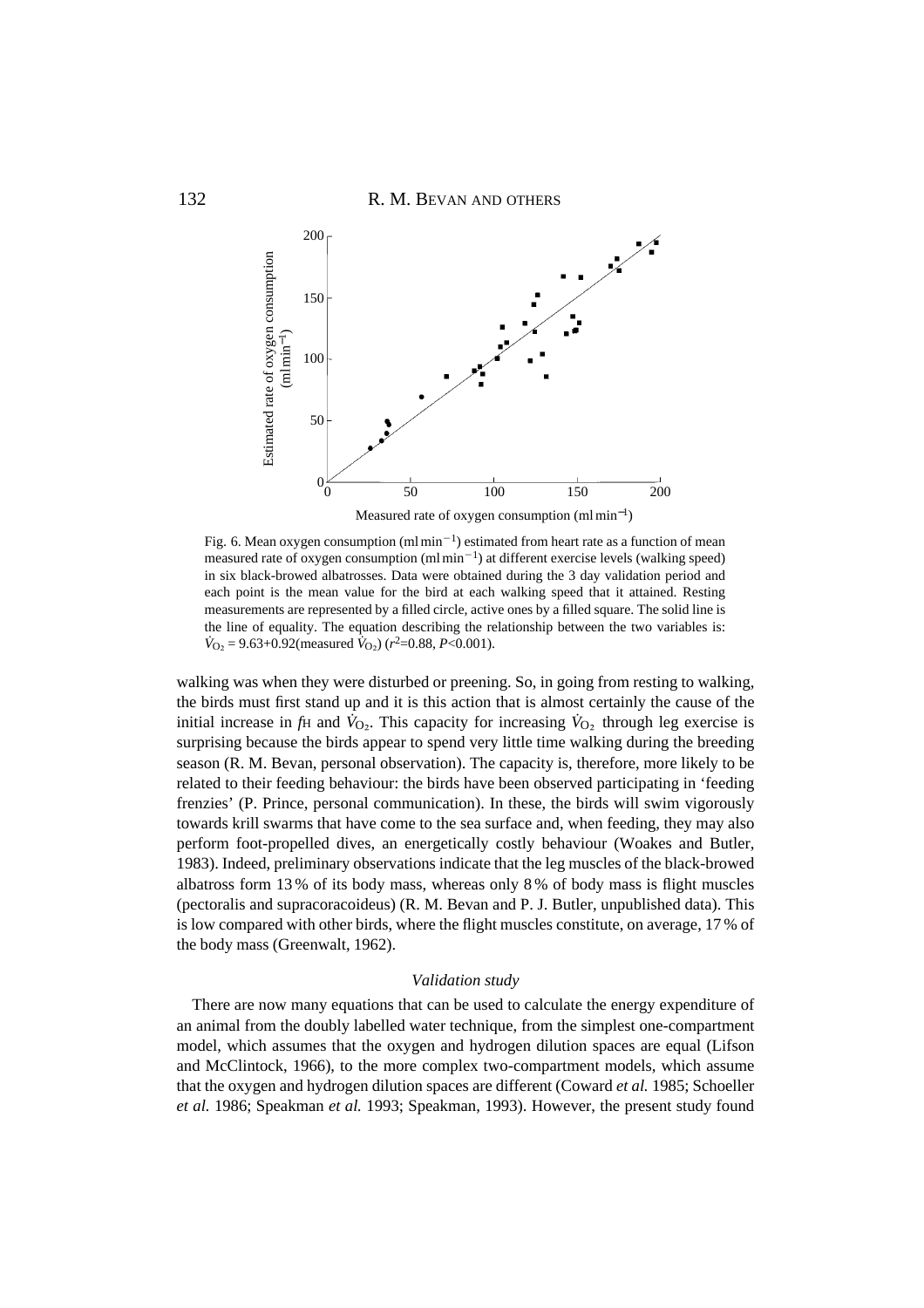|          | Bird<br>number | fH<br>$(beats min-1)$ | $\dot{V}_{\rm O_2}$ | $\dot{V}_{O_2est}$ | Δ       |  |
|----------|----------------|-----------------------|---------------------|--------------------|---------|--|
| Inactive |                |                       |                     |                    |         |  |
|          | $\overline{2}$ | 109.9                 | 9.20                | 8.47               | $-8.0$  |  |
|          | 3              | 156.2                 | 13.23               | 16.02              | 21.1    |  |
|          | 5              | 108.0                 | 9.33                | 9.66               | 3.5     |  |
|          | 6              | 133.2                 | 16.41               | 12.61              | $-23.2$ |  |
|          | 8              | 129.4                 | 12.32               | 12.97              | 5.3     |  |
|          | $6 - 91$       | 141.3                 | 12.86               | 11.66              | $-9.4$  |  |
|          | Mean           | 129.7                 | 12.23               | 11.90              | $-1.7$  |  |
|          | S.E.M.         | 7.5                   | 1.10                | 1.09               |         |  |
|          | Absolute error |                       |                     |                    | 11.7    |  |
| Active   |                |                       |                     |                    |         |  |
|          | $\overline{2}$ | 152.0                 | 18.15               | 13.81              | $-23.9$ |  |
|          | 3              | 165.4                 | 15.43               | 17.44              | 13.0    |  |
|          | 5              | 129.3                 | 13.33               | 13.10              | $-1.7$  |  |
|          | 6              | 162.2                 | 17.03               | 17.28              | 1.5     |  |
|          | 8              | 161.3                 | 18.52               | 18.6               | 0.4     |  |
|          | $6 - 91$       | 183.8                 | 23.29               | 17.55              | $-24.6$ |  |
|          | Mean           | 159.0                 | 17.62               | 16.29              | $-5.9$  |  |
|          | S.E.M.         | 7.3                   | 1.38                | 0.92               |         |  |
|          | Absolute error |                       |                     |                    | 10.9    |  |

Table 4. *Comparison between measured oxygen consumption* ( $\dot{V}_{O<sub>z</sub>}$ ) and that estimated *from heart rate (* $\rm{\dot{V}_{O_2est}}$ *) using equation 11 over periods of activity and inactivity in six black-browed albatrosses (see text for further details)*

Periods of activity included walking trials and the quiescent periods between walking trials; periods of inactivity were when the birds were undisturbed.

no significant differences between the estimates of energy expenditure derived from different equations (cf. Speakman and Racey, 1988). This was due to the large individual errors. Thus, although the mean estimate is accurate when using the two-compartment models (Table 2), the mean deviation of the errors showed substantial variation between the individual estimates and the measured values. This is a phenomenon that is often seen with the DLW technique (see Speakman and Racey, 1988).

Using  $f$ H to predict  $\dot{V}_{O_2}$  showed the same phenomenon. Even though the mean estimate was accurate to  $-2.8\%$  (Table 3), the range of individual errors was quite large  $(-17.0\%$  to  $+12.1\%$ ). This was also observed by Bevan *et al.* (1992) and Nolet *et al.* (1992) and again demonstrates that, although *f*H can be used to determine the energetics of the albatrosses, it cannot be used to determine accurately the energy costs of an individual; it can only be applied to a group of animals (Bevan *et al.* 1992; Nolet *et al.* 1992). This was borne out by the data obtained from the birds resting on water, where the small number of animals used probably contributed to the mean values of  $\dot{V}_{O_2}$  in air and on water being overestimated by 44 % and 19 % respectively. There was no significant difference between the estimates of energy expenditure over the 3 day period obtained by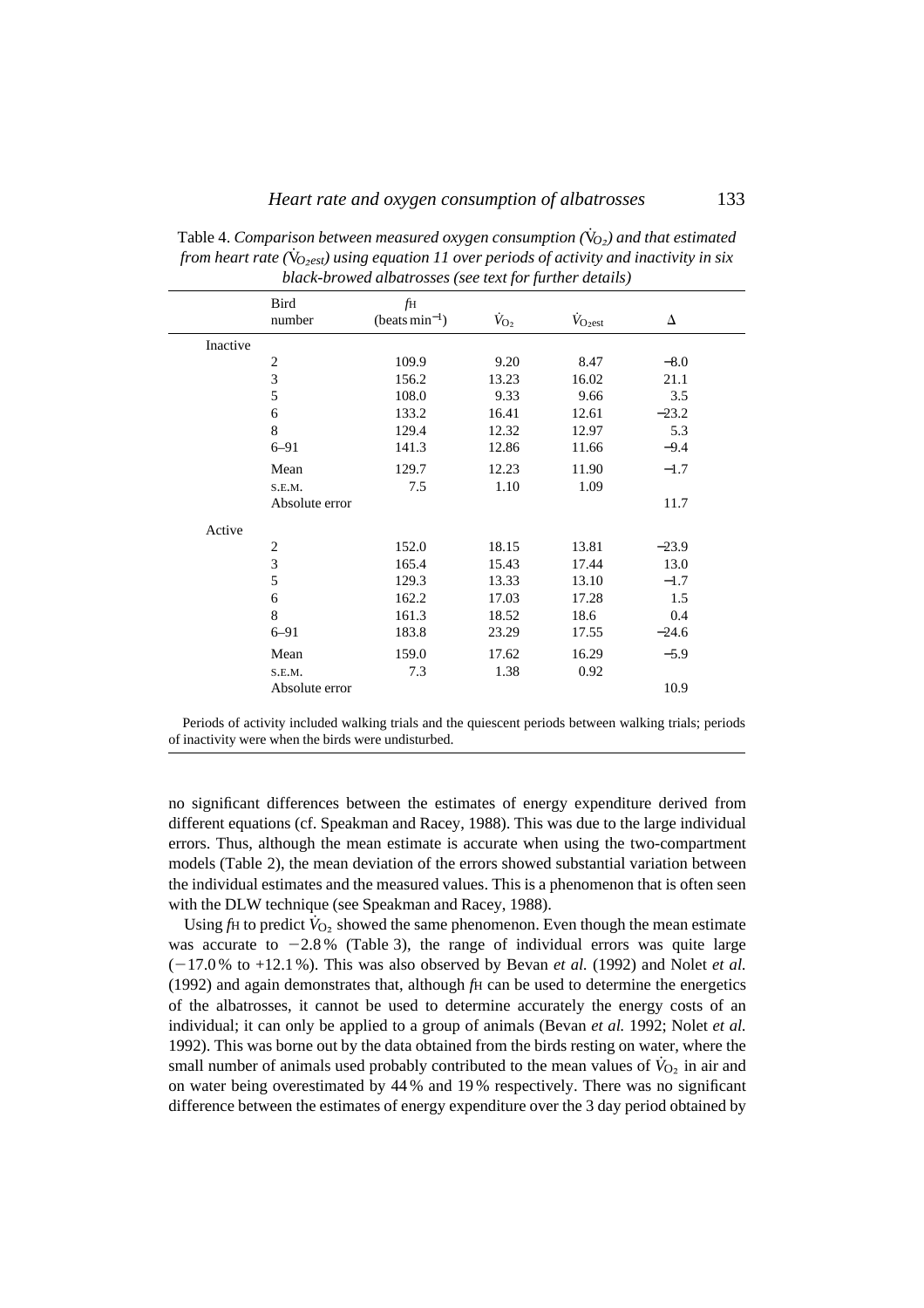

Fig. 7. (A) Heart rates (beats  $min^{-1}$ ) and rates of oxygen consumption (ml min<sup>-1</sup>) of four black-browed albatrosses (represented by the square, the circle, the triangle and the inverted triangle) while resting in air (filled symbols) and while resting on water (open symbols). (B) Rate of oxygen consumption  $(ml \text{ min}^{-1})$  estimated from heart rate as a function of measured oxygen consumption  $(ml \min^{-1})$  in four black-browed albatrosses (see A for details

respirometry, DLW and *f*H, showing that, in the black-browed albatross, *f*H is at least as good as the DLW technique for estimating energy consumption.

The real benefit of using *fH* to estimate energy expenditure in these birds is that it can be used to determine the energy costs of specific activities and over different time periods (Figs 5, 6; Table 4). There was very close agreement between the estimates of  $V_{\text{O}_2}$  derived from the *f*H data and those measured directly when the data were analysed in terms of levels of activity (walking speed) over the 3 day period (Figs 5, 6). However, the resting values were nearly all overestimated (Fig. 5), although mean values for the individual birds were only slightly overestimated (Fig. 6). This error again highlights the need to use mean data from a group of animals when applying this technique. By applying the technique in this way to heart rates obtained from free-ranging birds, the energetics of particular behaviours, e.g. gliding, incubating or feeding, can be estimated.

95 % confidence limits can also be added to the estimates using the equation:

$$
(S\hat{y}_i)_m = \sqrt{S_{X,Y}^2 \left[ \frac{1}{m} + \frac{1}{n} + \frac{(X_i - \overline{X})^2}{\Sigma x^2} \right]}
$$
(13)

Zar (1984), where  $(S\hat{y}_i)_m$  is the standard error of the predicted value of  $Y_i$  estimated from *m* values of  $X_i$ ,  $S_{X,Y}$  is the standard error of the estimate, *n* is the number of data points,  $\overline{X}$ is mean heart rate,  $\Sigma x^2$  is the sum of squares (all obtained from the original regression analysis), *X*i is the mean heart rate from which oxygen consumption is to be estimated and *m* is the number of heart rate measurements that  $X_i$  is derived from. The 95 % confidence limits for the estimated oxygen consumption,  $\hat{Y}$ , equals  $\pm (t_{0.05(2)n})(S_{\hat{Y}i})_m$ . It should be noted that, for a large number of samples, the term 1/*m* can be ignored, and that the smallest confidence intervals will occur when  $X_i = \overline{X}$ . For the regression equation 11, the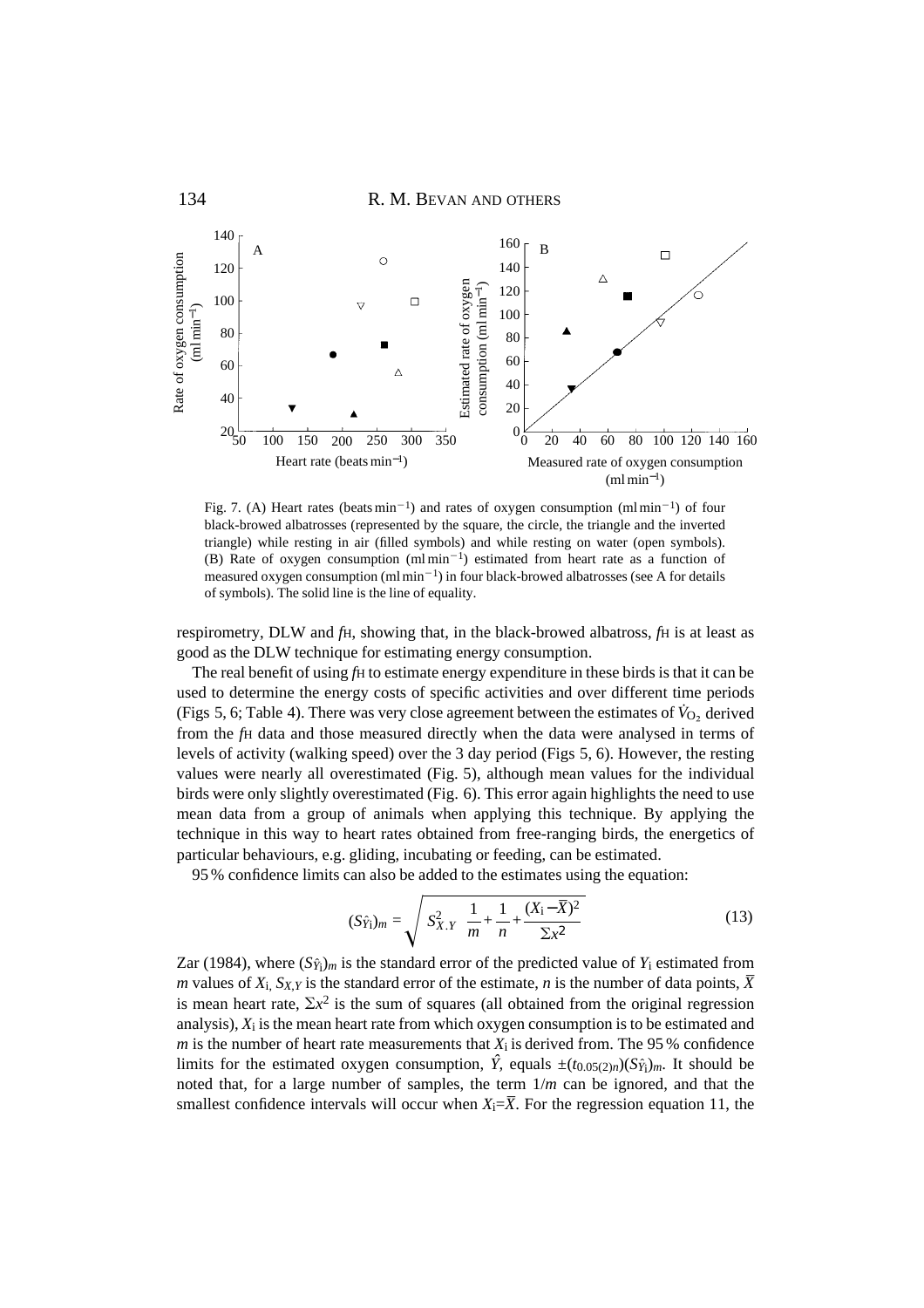95 % confidence intervals of the mean, assuming that 1/*m* is negligible, are  $198.54+11.48$  ml min<sup>-1</sup> and  $198.54 - 10.81$  ml min<sup>-1</sup>.

Nolet *et al.* (1992) concluded that, in using *fH* to predict daily energy expenditure, its application has to be restricted to 'the range of exercise levels in which *f*H has been calibrated against  $V_{Q_2}$ <sup>'</sup>. The authors point out that the derived equation would not be applicable to flapping flight and that the general applicability of the equation would also depend on how long the bird spends in flapping flight (Nolet *et al.* 1992). In the present study, the range of *f*H used in the calibrations covered the entire range of *f*H found in freeranging albatrosses, including flight, (R. M. Bevan, P. J. Butler, A. J. Woakes and P. A. Prince, in preparation). Consequently, the equations will be applicable for estimating energy expenditure of birds in the field, although this makes the assumption that that the flight muscles have the same  $fH/V_O$ , relationship as the leg muscles. The probable reason for the heart rates of black-browed albatrosses not attaining the same level as those found during flapping flight in other birds, e.g. the barnacle goose (Butler and Woakes, 1980), is that gliding (the main method of locomotion in the albatrosses) is, energetically, relatively inexpensive (Baudinette and Schmidt-Nielsen, 1974; Costa and Prince, 1983). Hence, cardiac output, and therefore *f*H, should not need to be as high during gliding as during flapping flight. This is further borne out by the relatively small flight muscles of the black-browed albatross (R. M. Bevan and P. J. Butler, unpublished data).

In conclusion, the present study has demonstrated that the use of *fH* in predicting the mean metabolic rate of black-browed albatrosses is as accurate as any of the available techniques for determining the energy expenditure in free-ranging birds.  $f<sub>H</sub>$ , though, has a unique advantage in that it enables a much more detailed analysis of the energetics of the birds when performing specific behaviours. There is also the potential, when using this method, for monitoring the energetics of the black-browed albatross over much longer periods, e.g. the entire breeding season or even the whole year.

The authors would like to thank the following people: everyone at the British Antarctic Survey base at Bird Island, in particular T. Barton, J. Cooper and G. Liddle for their help in the field, Dr P. Davies for his statistical advice and Ms D. Gore, Dr S. Newton and Dr H. Visser for the 18O analysis. This research was funded by the NERC.

#### **References**

- BAKKEN, G. S., MURPHY, M. T. AND ERSKINE, D. J. (1991). The effect of wind and air temperature on metabolism and evaporative water loss rates of dark-eyed juncos, *Junco hyemalis*: a standard operative temperature scale. *Physiol. Zool.* **64**, 1023–1049.
- BAMFORD, O. S. AND MALOIY, G. M. O. (1980). Energy metabolism and heart rate during treadmill exercise in the Maribou stork. *J. appl. Physiol.* **49**, 491–496.
- BARNAS, G. M., GLEESON, M. AND RAUTENBURG, W. (1985). Cardiovascular and respiratory responses of exercising domestic fowl to spinal cord cooling at different ambient temperatures. I. Cardiovascular responses and blood gases. *J. exp. Biol.* **114**, 415–426.
- BAUDINETTE, R. V. AND SCHMIDT-NIELSEN, K. (1974). Energy costs of gliding flight in herring gulls. *Nature* **248**, 83–84.
- BECH, C. AND NOMOTO, S. (1982). Cardiovascular changes associated with treadmill running in the Pekin duck. *J. exp. Biol.* **97**, 345–358.
- BEVAN, R. M., KEIJER, E. AND BUTLER, P. J. (1992). A method for controlling the feeding behaviour of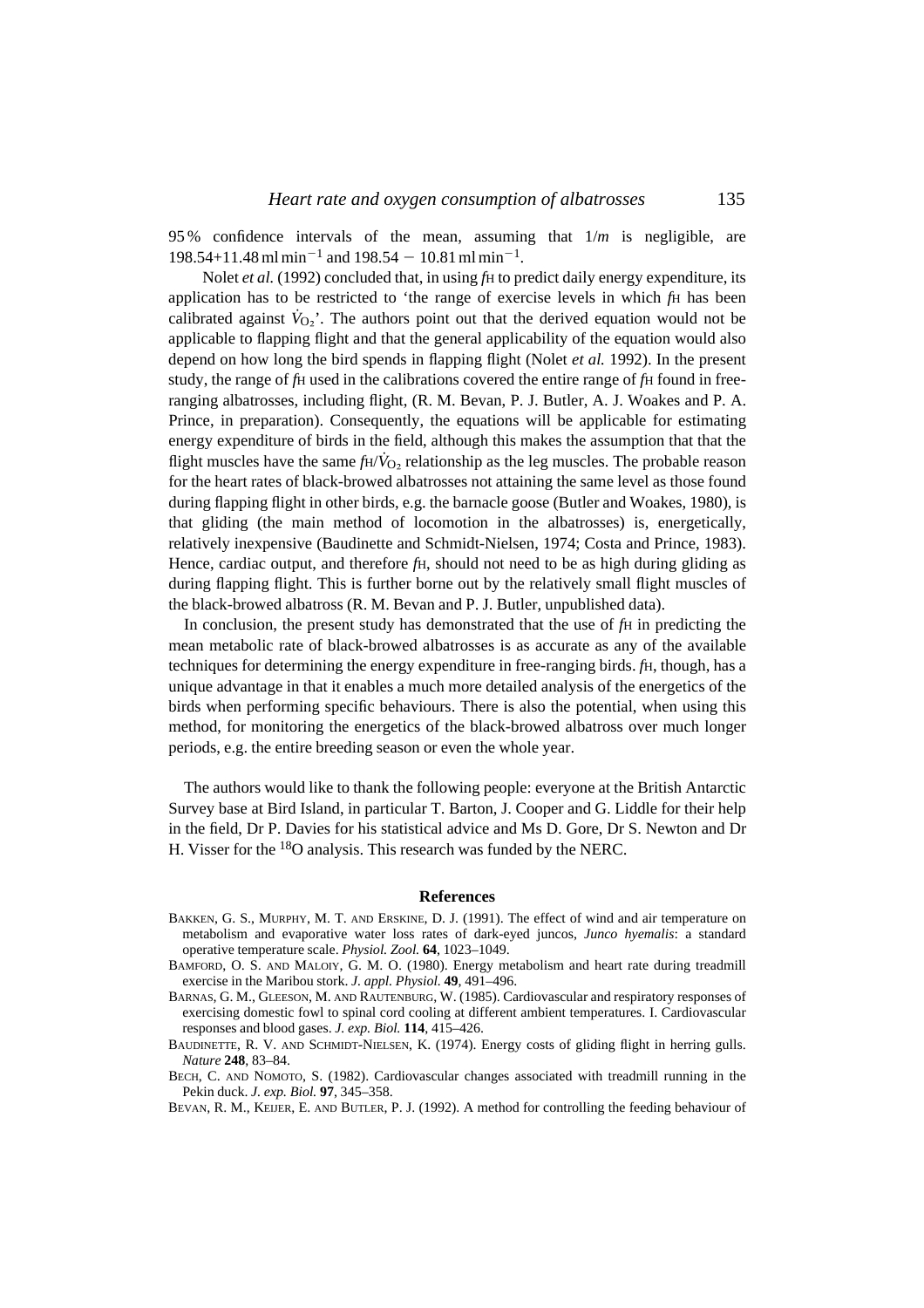aquatic birds: heart rate and oxygen consumption during dives of different duration. *J. exp. Biol.* **162**, 91–106.

- BLIX, A. S., STROMME, S. B. AND URSIN, H. (1974). Additional heart rate an indicator of psychological activation. *Aerosp. Med.* **45**, 1219–1222.
- BUTLER, P. J. (1993). To what extent can heart rate be used as an indicator of metabolic rate in free-living marine mammals? *Symp. zool. Soc. Lond.* **66**, 317–332.
- BUTLER, P. J., WEST, N. H. AND JONES, D. R. (1977). Respiratory and cardiovascular responses of the pigeon to sustained, level flight in a wind-tunnel. *J. exp. Biol.* **71**, 7–26.
- BUTLER, P. J. AND WOAKES, A. J. (1980). Heart rate, respiratory frequency and wing beat frequency of free flying barnacle geese *Branta leucopsis. J. exp. Biol.* **85**, 213–226.
- BUTTEMER, W. A., HAYWORTH, A. M., WEATHERS, W. W. AND NAGY, K. A. (1986). Time-budget estimates of avian energy expenditure: physiological and meteorological considerations. *Physiol. Zool.* **59**, 131–149.
- CALDER, W. A. AND KING, J. R. (1974). Thermal and caloric relations of birds. In *Avian Biology*, vol. 4 (ed. D. S. Farner and J. R. King), pp. 259–413. New York: Academic Press.
- CEESAY, S. M., PRENTICE, A. M., DAY, K. C., MURGATROYD, P. R., OLDBERG, G. R., SCOTT, W. AND SPURR, G. B. (1989). The use of heart rate monitoring in the estimation of energy expenditure: a validation study using indirect whole-body calorimetry. *Br. J. Nutr*. **61**, 175–186.
- COSTA, D. P., CROXALL, J. P. AND DUCK, C. D. (1989). Foraging energetics of Antarctic fur seals in relation to changes in prey availability. *Ecology* **79**, 596–606.
- COSTA, D. P. AND PRINCE, P. A. (1983). Foraging energetics of grey-headed albatrosses *Diomedea chrysostoma* at Bird Island, South Georgia. *Ibis* **129**, 149–158.
- COWARD, W. A., ROBERTS, A. M., MURGATROYD, P. R., DAVIES, H. L., COLE, T. J., SAWYER, M., GOLDBERG, G. R., HALLIDAY, D. AND MACNAMARA, J. P. (1985). Measurement of  $CO<sub>2</sub>$  and water production rates in man using  ${}^{2}H$ ,  ${}^{18}O$  labelled H<sub>2</sub>O: comparison between calorimeter and isotope values. In *European Nutrition Report 5: Human Energy Metabolism: Physical Activity and Energy Expenditure Measurements.* In *Epidemiological Research Based upon Direct and Indirect Respirometry* (ed. A. J. H. van Es), pp. 126–128. The Hague: cip-gegevegens koninklijke Bibliotheek.
- CULIK, B., WOAKES, A. J., ADELUNG, D., WILSON, R. P., CORIA, N. R. AND SPAIRANI, H. J. (1990). Energy requirements of Adelie penguin (*Pygoscelis adeliae*) chicks. *J. comp. Physiol.* B **160**, 61–70.
- FARACI, F. M. (1986). Circulation during hypoxia in birds. *Comp. Biochem. Physiol.* **85**A, 613–620.
- FEDAK, M. A., ROME, L. AND SEEHERMAN, H. J. (1981). One-step N<sub>2</sub>-dilution technique for calibrating open-circuit *V*O∑ measuring systems. *J. appl. Physiol.* **51**, 772–776.
- FLYNN, R. K. AND GESSAMAN, J. A. (1979). An evaluation of heart rate as a measure of daily metabolism in pigeons (*Columba livia*)*. Comp. Biochem. Physiol.* A **63**, 511–514.
- GREENWALT, C. H. (1962). Dimensional relationships for flying animals. *Smithson. misc. Collns* **144**, 1–46
- GRUBB, B. R. (1982). Cardiac output and stroke volume in exercising ducks and pigeons. *J. appl. Physiol.* **61**, 1570–1576.
- GRUBB, B. R., JORGENSEN, D. D. AND CONNER, M. (1983). Cardiovascular changes in the exercising emu. *J. exp. Biol.* **104**, 193–201.
- KILEY, J. P., FARACI, F. M. AND FEDDE, M. R. (1985). Gas exchange during exercise in hypoxic ducks. *Respir. Physiol.* **59**, 105–115.
- LIFSON, N., GORDON, G. B. AND MCCLINTOCK, R. (1955). Measurement of total carbon dioxide production by means of D2 18O. *J. appl. Physiol.* **7**, 704–710.
- LIFSON, N. AND MCCLINTOCK, R. (1966). Theory of use of the turnover rates of body water for measuring energy and material balance. *J. theor. Biol.* **12**, 46–74.
- LUND, G. F. AND FOLK, G. E. (1976). Simultaneous measurements of heart rate and oxygen consumption in black-tailed prairie dogs (*Cynomys ludovicianus*). *Biochem. Physiol.* **55**A, 201–206.
- NAGY, K. A. (1980). CO2 production in animals: analysis of potential errors in the doubly-labelled water method. *Am. J. Physiol.* **238**, R466–R473.
- NAGY, K. A. (1989*a*). Field bioenergetics: accuracy of models and methods. *Physiol. Zool.* **62**, 237–252.
- NAGY, K. A. (1989*b*). Doubly-labeled water studies of vertebrate physiological ecology. In *Ecological Studies*, vol. 68, *Stable Isotopes in Ecological Research* (ed. P. W. Rundel, J. R. Ehleringer and K. A. Nagy), pp. 270–287. New York: Springer-Verlag Inc.